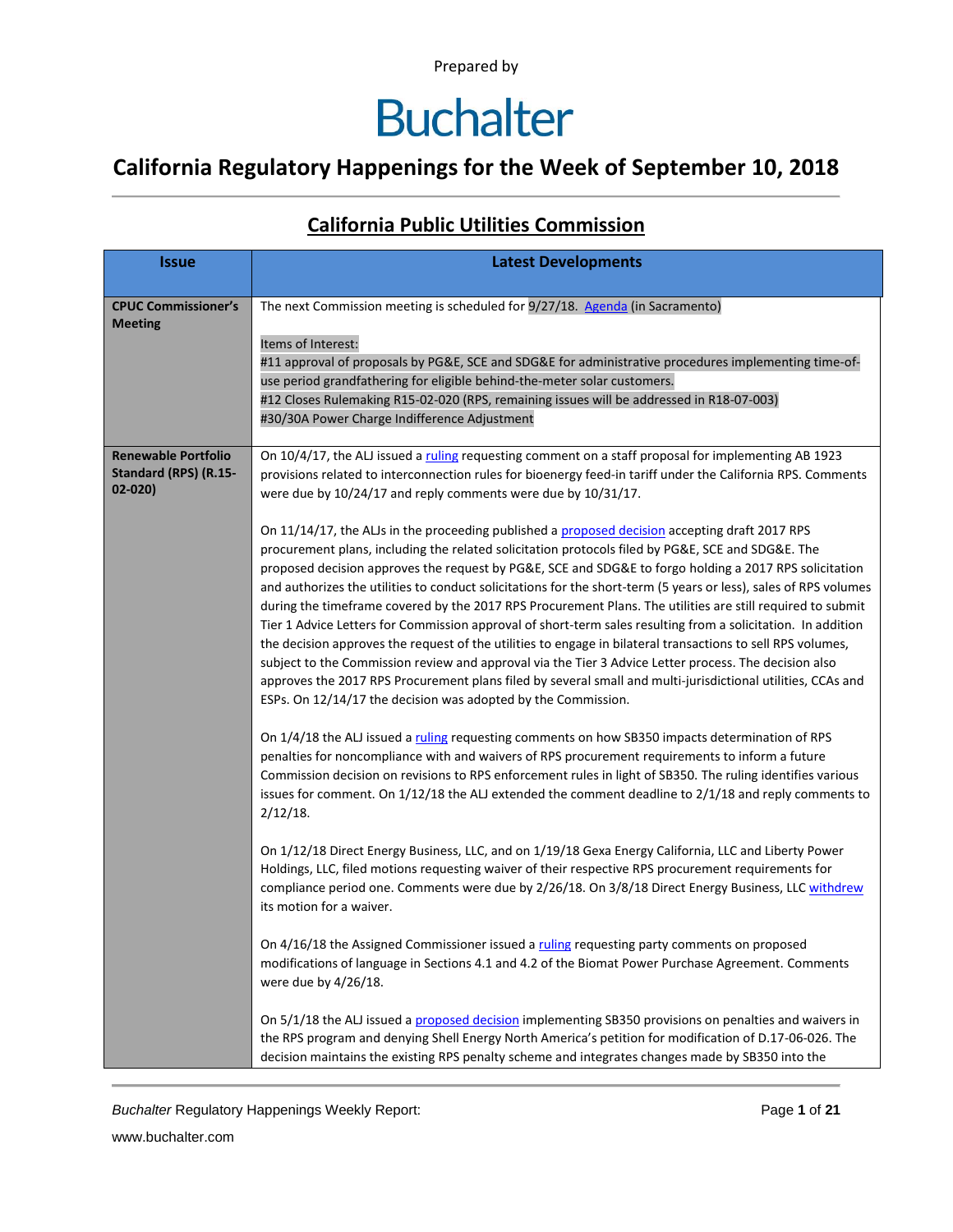# **Buchalter**

### **California Regulatory Happenings for the Week of September 10, 2018**

|                                                                                                                                | current RPS waiver scheme.                                                                                                                                                                                                                                                                                                                                                                                                                                                                                                                                                                                                                                                                                                                                     |
|--------------------------------------------------------------------------------------------------------------------------------|----------------------------------------------------------------------------------------------------------------------------------------------------------------------------------------------------------------------------------------------------------------------------------------------------------------------------------------------------------------------------------------------------------------------------------------------------------------------------------------------------------------------------------------------------------------------------------------------------------------------------------------------------------------------------------------------------------------------------------------------------------------|
|                                                                                                                                | On 5/31/18 the CPUC adopted Decision D.1805032 modifying Sections 4.1 and 4.2 of the Bioenergy market<br>adjusting tariff power purchase agreement previously approved in D.15-09-004 and D.1805023<br>implementing SB350 provision of penalties and waivers in the RPS program and denying modification of<br>D1706026.                                                                                                                                                                                                                                                                                                                                                                                                                                       |
|                                                                                                                                | On 6/21/18 the assigned Commissioner ALJ issued a ruling identifying the issues and schedule of review for<br>the 2018 RPS procurement plans. The ruling seeks comment from parties on questions related to the<br>consideration of energy storage in RPS tariffs and power purchase. IOUs, small utilities, ESPs and CCAs<br>must file their proposed annual RPS procurement plans by 7/20/18. On 7/10/18 a corrected ruling was<br>issued. On 7/12/18 the City of San Jose filed for an extension of time to file its RPS plan and Shell Energy<br>filed a motion for an extension of time for all ESP's to file their RPS plans. On 7/13/18 Liberty Utilities filed<br>for an extension. On 7/17/18 East Bay Community Energy filed a motion for extension. |
|                                                                                                                                | On 8/17/18 the ALJ issued a proposed decision closing the rulemaking. Opening comments were due by<br>9/6/18. The decision is currently on the agenda for the 9/27/18 Commission meeting. Any remaining issues<br>will be handled in the successor docket R.18-07-003.                                                                                                                                                                                                                                                                                                                                                                                                                                                                                         |
| OIR to continue<br>implementation and<br>administration and<br>consider further<br>development of the<br><b>California RPS</b> | On 7/12/18 the Commission adopted an Order Instituting a rulemaking to continue implementation of the<br>RPS program. The oversight anticipated in the rulemaking (a successor to R15-02-020) includes review of<br>RPS procurement plans, providing tools for analysis of and reporting on progress of retail sellers and the<br>RPS program as a whole, assessing retail sellers' compliance with RPS obligations, integrating new<br>legislative mandates and administrative requirements and further development of the program. Various<br>parties filed comments on 8/13/18.                                                                                                                                                                             |
| Program (R1807003)                                                                                                             | On 9/12/18 the ALJ issued a ruling requesting comments on the energy division staff proposal on three<br>components of the Least-Cost Best-Fit (LCBF) methodology: effective load carrying capability, time of<br>delivery factors and project viability. Responses are due no later than 10/5/18 and replies are due no later<br>than 10/15/18.                                                                                                                                                                                                                                                                                                                                                                                                               |
|                                                                                                                                | A prehearing conference is scheduled for 9/24/18.                                                                                                                                                                                                                                                                                                                                                                                                                                                                                                                                                                                                                                                                                                              |
| OIR to adopt rules and<br>procedures governing<br><b>Commission-regulated</b><br>natural gas pipelines                         | On 5/15/17 the Assigned Commissioner issued a proposed decision approving the Natural Gas Leak<br>Abatement Program consistent with SB1371. Comments were due by 6/4/17. The decision (D.17-06-015)<br>was signed by the Commission on 6/15/17.                                                                                                                                                                                                                                                                                                                                                                                                                                                                                                                |
| and facilities to<br>reduce natural gas<br>leakage consisted                                                                   | A workshop was held on 8/1/17 to discuss the development of a template for consistency in Best practices<br>compliance plans that will be required as part of the gas safety plans commencing 3/15/18.                                                                                                                                                                                                                                                                                                                                                                                                                                                                                                                                                         |
| with SB1371 (R.15-01-<br>008)                                                                                                  | On 7/21/17 the ALJ issued a ruling providing notice of a prehearing conference on 8/24/17 and directing<br>joint pre-hearing conference statements. The purpose of the PHC was to discuss the scope and procedural<br>schedule of the second phase of the proceeding. A joint pre-hearing conference statement was due by<br>8/18/17. (see email ruling correcting PHC date).                                                                                                                                                                                                                                                                                                                                                                                  |
|                                                                                                                                | On 9/20/17 the Commissioner issued an amended scoping ruling. The second phase of the proceeding will<br>focus on the following broad policy issues: 1) what data is necessary in order for the CPUC to consider a<br>"cost-effectiveness" framework in this proceeding; 2) how should the CPUC's annual report requirements<br>and 26 best practices be harmonized with information or action required by other entities such as the                                                                                                                                                                                                                                                                                                                          |

**Buchalter Regulatory Happenings Weekly Report:** Page 2 of 21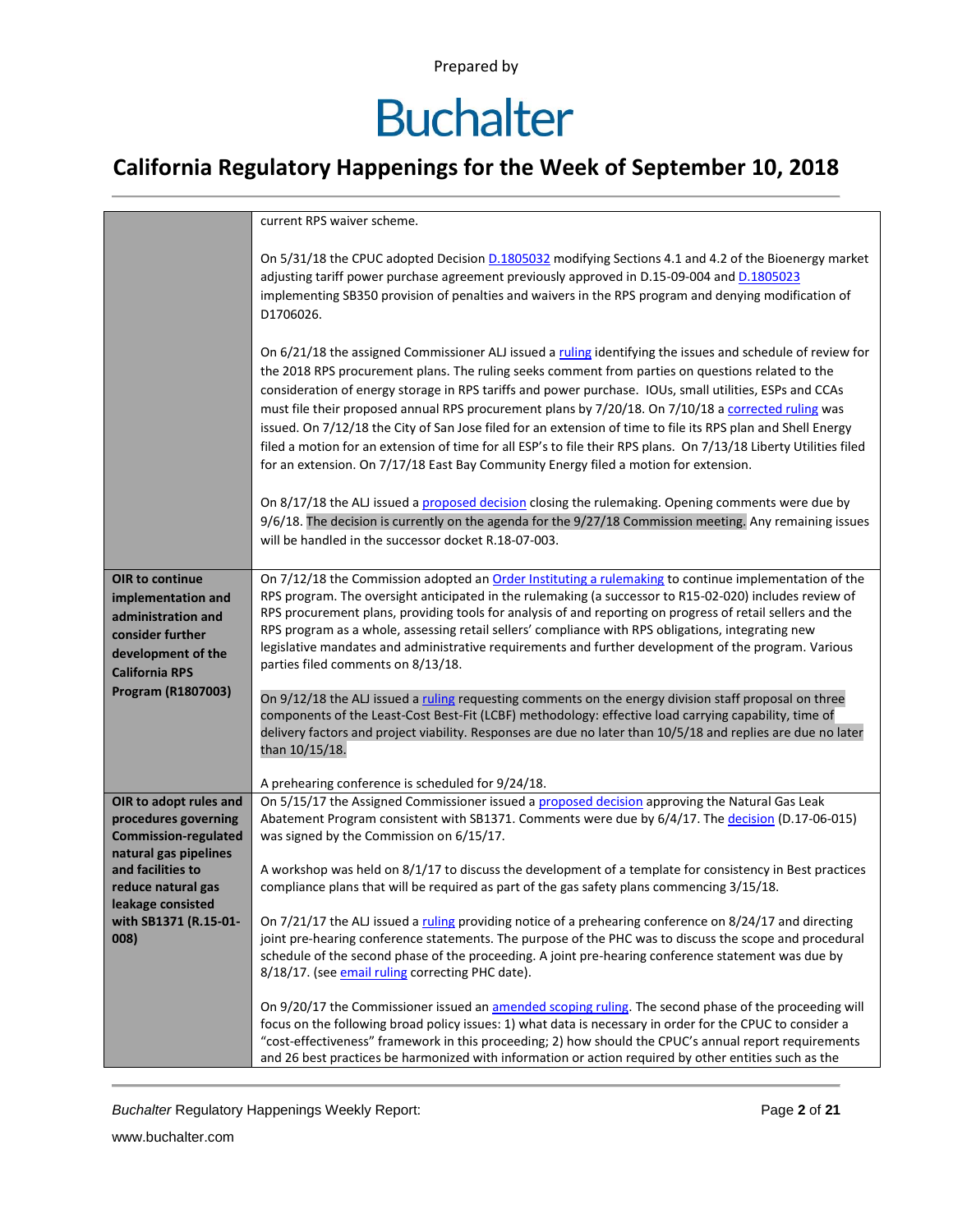### **Buchalter**

### **California Regulatory Happenings for the Week of September 10, 2018**

|                                                                                                                                                    | PHMSA, DOGGR, ARB and local air quality management districts; 3) pursuant to 975(f) how should rules<br>and procedures including best practices and repair standards developed in this proceeding be incorporated<br>into the applicable general orders; 4) how should ratemaking treatment for LUAF be structured and<br>evaluated?                                                                                                                                                                                                                                                                                                                                                                                                |
|----------------------------------------------------------------------------------------------------------------------------------------------------|-------------------------------------------------------------------------------------------------------------------------------------------------------------------------------------------------------------------------------------------------------------------------------------------------------------------------------------------------------------------------------------------------------------------------------------------------------------------------------------------------------------------------------------------------------------------------------------------------------------------------------------------------------------------------------------------------------------------------------------|
|                                                                                                                                                    | On 11/30/17 the ALJ issued a ruling entering the ARB and CPUC's joint staff annual report on analysis of<br>6/16/17 Utilities' reports into the record. Comments are requested on 1) whether the Joint staff annual<br>report clearly illustrate the trends of findings based on CPUC/ARB staff's analysis of the June 2017 reports,<br>and 2) what are "lessons learned" from this reporting and analysis process that were not identified by staff.<br>Comments were due by 12/12/17.                                                                                                                                                                                                                                             |
| OIR to Develop an<br><b>Electricity Integrated</b><br><b>Resource Planning</b><br><b>Framework to</b><br><b>Coordinate and Refine</b><br>Long-Term | On 2/28/18 Friends of the Earth, NRDC, CURE and PG&E filed a joint petition for modification of D18-02-<br>018 (the IRP decision). Decision 18-02-018 contains direction regarding the procurement of GHG free<br>replacement resources in the event Diablo Canyon is retired earlier than 2024-2025, but does not address<br>procurement direction for the planned retirement date. The joint parties have requested that the decision<br>be modified to address this gap in direction.                                                                                                                                                                                                                                            |
| <b>Procurement Planning</b>                                                                                                                        | The IRP Modeling Advisory Group held a webinar on 3/29/18.                                                                                                                                                                                                                                                                                                                                                                                                                                                                                                                                                                                                                                                                          |
| <b>Requirements (R16-</b><br>$02 - 007$                                                                                                            | On 4/3/18 the ALJ issued a ruling seeking comment on ghg emissions accounting methods and addressing<br>updated ghg benchmarks. Comments on the ruling and new CCA 2030 load forecasts were due by 4/20/18.<br>Reply comments on the GHG accounting and comments on the new CCA load forecasts were permitted no<br>later than 4/30/18.                                                                                                                                                                                                                                                                                                                                                                                             |
|                                                                                                                                                    | On 5/14/18 the ALJ and assigned Commissioner issued an amended scoping memo and ruling. The scope of<br>the remainder of the proceeding will be divided into three categories; 1. Items required in preparation for<br>the filing of individual LSE IRPs; 2. Consideration of individual IRPs, leading to adoption of the Preferred<br>System Plan; 3. Groundwork and preparation on policy issues for consideration in the 2019-2020 IRP Cycle.                                                                                                                                                                                                                                                                                    |
|                                                                                                                                                    | On 5/25/18 the ALJ issued a ruling finalizing ghg emissions accounting methods, load forecasts and ghg<br>benchmarks for individual IRP filings and allowing entities to update their load forecasts and GHG<br>benchmarks by accounting for new CCA load.                                                                                                                                                                                                                                                                                                                                                                                                                                                                          |
|                                                                                                                                                    | After receiving motions from two entities to update their load forecasts (CleanPowerSF and Los Angeles<br>Community Choice Energy), on 6/18/18 the ALJ issued a ruling finalizing load forecasts and ghg<br>benchmarks for individual IRP filings.                                                                                                                                                                                                                                                                                                                                                                                                                                                                                  |
|                                                                                                                                                    | On 6/28/18 Sonoma Clean Power Authority filed a motion requesting the issuance of a ruling confirming<br>that certain information (including RA information) submitted by Sonoma Clean Power and all Community<br>Choice Aggregation programs as part of the IRP process be submitted under seal. On 7/13/18 PG&E filed a<br>motion for permission to file a late response and Sonoma Clean Power filed a motion and reply in<br>response, the ALJ granted the motion of PG&E and allowed Sonoma Clean Power to reply. On 7/26/18 the<br>ALJ granted in part and denied in part the motion of Sonoma Clean Power Authority. The ALJ granted the<br>portion of the motion related to filing capacity pricing information under seal. |
|                                                                                                                                                    | A workshop was held on 7/13/18.                                                                                                                                                                                                                                                                                                                                                                                                                                                                                                                                                                                                                                                                                                     |
|                                                                                                                                                    | On 8/23/18 the ALJ issued an email ruling confirming the deadline of 9/12/18 for comments on the<br>Integrated Resource Plans.                                                                                                                                                                                                                                                                                                                                                                                                                                                                                                                                                                                                      |

**Buchalter Regulatory Happenings Weekly Report:** Page 3 of 21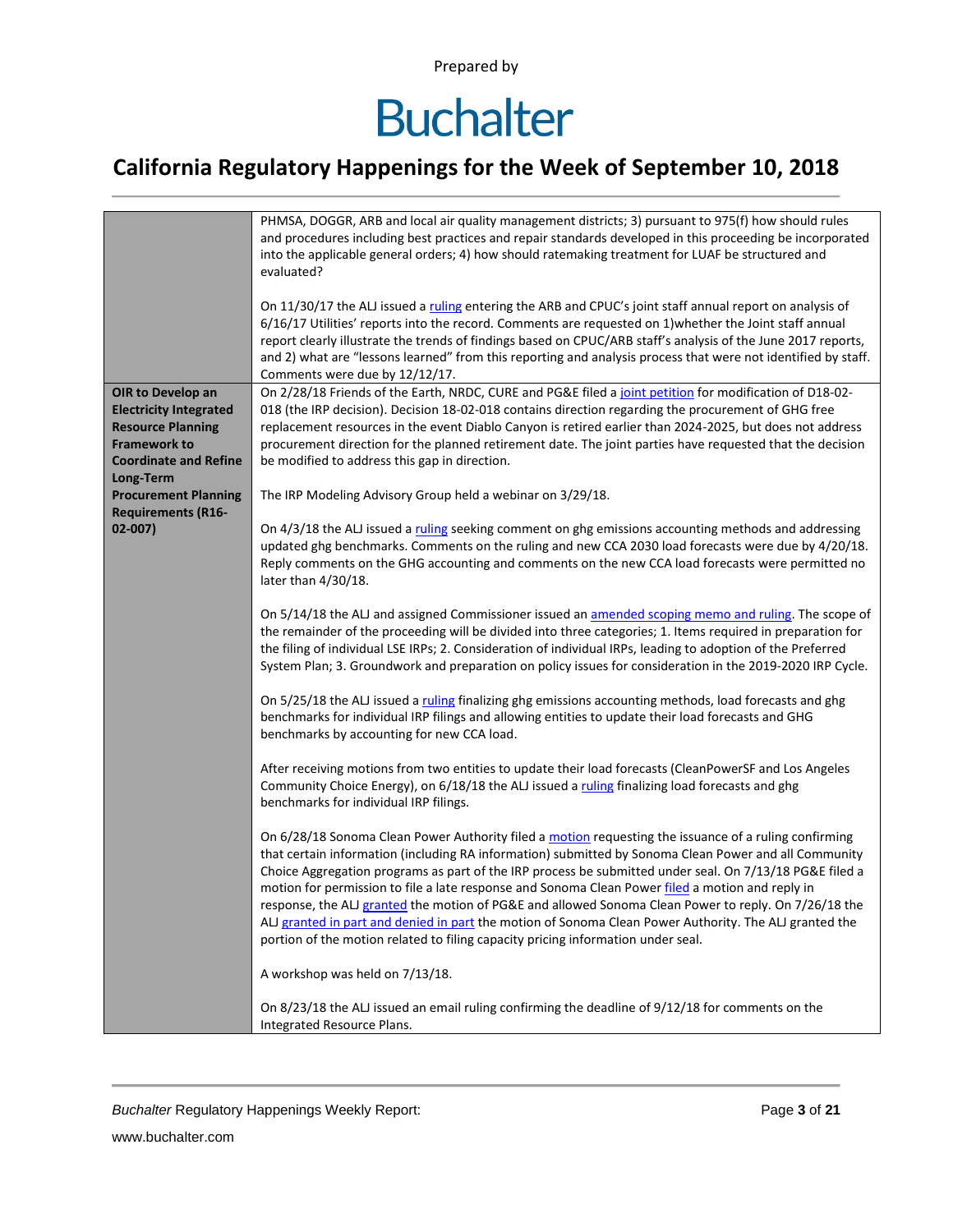## **Buchalter**

### **California Regulatory Happenings for the Week of September 10, 2018**

| <b>Policies, Procedures</b><br>and Rules for<br><b>Regulation of Physical</b><br>Security for the<br><b>Electric Supply</b><br><b>Facilities of Electrical</b><br><b>Corporations (R15-06-</b><br>009) | On 3/10/17 the Assigned Commissioner issued a Phase 1 Scoping Memo and Ruling in this rulemaking<br>regarding policies, procedures and rules for regulation of physical security for the electric supply facilities<br>of electric corporations consistent with Public Utilities Code Section 364 and to establish standards for<br>disaster and emergency preparedness plans for electrical corporations and regulated water companies<br>pursuant to Public Utilities Code Section 768.6. Phase I of the proceeding will consider whether any new<br>rules, standards or General Orders or modifications to other existing policies should apply to all electrical<br>supply facilities within the jurisdiction of the Commission, including facilities owned by publicly owned<br>utilities and rural electrical cooperatives. This phase will pertain to the requirements to address the<br>physical security risks to the electrical supply facilities of electrical corporations and will address whether<br>the Commission should go beyond the physical security regulations of NERC's CIP-9-014-2. A proposed<br>decision in Phase I is anticipated in February 2018. Phase II will address emergency and disaster<br>preparedness plans. A workshop was held on 5/2/17. |
|--------------------------------------------------------------------------------------------------------------------------------------------------------------------------------------------------------|-----------------------------------------------------------------------------------------------------------------------------------------------------------------------------------------------------------------------------------------------------------------------------------------------------------------------------------------------------------------------------------------------------------------------------------------------------------------------------------------------------------------------------------------------------------------------------------------------------------------------------------------------------------------------------------------------------------------------------------------------------------------------------------------------------------------------------------------------------------------------------------------------------------------------------------------------------------------------------------------------------------------------------------------------------------------------------------------------------------------------------------------------------------------------------------------------------------------------------------------------------------------------------------|
|                                                                                                                                                                                                        | On 7/12/17 the ALJ issued a ruling issuing combined workshop notes and request for straw proposals.<br>Comments on Attachment A to the proceeding were due by 7/28/17, straw proposals were due by 8/11/17<br>and comments on the straw proposals were due by 8/25/17. On 8/31/17 Bear Valley Electric Service, SCE,<br>CMUA, LADWP, Liberty CalPeco, National Rural Electric Cooperative Association, Pacificorp, PG&E, SMUD,<br>and SDG&E filed a joint draft straw proposal. The Office of Ratepayer Advocates and the Safety and<br>Enforcement Division filed comments on 9/14/17. A workshop was held on 9/29/17 to review how SB699<br>informs the appropriate CPUC response and responsibility in addressing the physical security of California's<br>system and the joint-utility proposal. The Office of Ratepayer Advocates and the Safety and Enforcement<br>Division filed comments on 9/14/17.                                                                                                                                                                                                                                                                                                                                                                      |
|                                                                                                                                                                                                        | On 1/3/18 the ALJ issued an email ruling allowing parties to file legal briefs concerning the Commission's<br>jurisdiction over publically owned electrical utilities and rural electric cooperatives. The scoping ruling in<br>this proceeding asks the following question: "Should any new rules, standards, or General Orders or<br>modifications to existing policies apply to all electrical supply facilities within the jurisdiction of the<br>Commission, including publicly owned electrical utilities and rural electric cooperatives?" Legal briefs were<br>due by 1/26/18. Reply briefs were due by 2/9/18. SMUD, LADWP, The National Rural Electric Cooperative<br>Association and CMUA filed a reply brief.                                                                                                                                                                                                                                                                                                                                                                                                                                                                                                                                                         |
|                                                                                                                                                                                                        | On 1/16/18 the ALJ issued a ruling allowing comments on the safety and enforcement division's risk<br>assessment and safety advisory section evaluation of the joint utility proposal and recommendations for<br>consideration posted on 1/4/18. Comments were due by 2/2/18 and reply comments were due by<br>$2/16/18$ .                                                                                                                                                                                                                                                                                                                                                                                                                                                                                                                                                                                                                                                                                                                                                                                                                                                                                                                                                        |
|                                                                                                                                                                                                        | On 1/19/18 the ALJ issued a ruling setting the prehearing conference for Phase II of the proceeding for<br>3/15/18. The prehearing conference addressed the status, scope and schedule for Phase II along with any<br>changes to the service list or procedural issues. Prehearing conference statements shall be limited to<br>enumerated questions set forth in the ruling. These questions include the number and type of workshops;<br>what elements should be included in the emergency and disaster preparedness plans; what new rules,<br>standard, general orders, or modifications should the Commission consider to ensure that entities are in<br>compliance with Public Utilities Code Section 768.6; should the new rules apply to publicly owned electrical<br>utilities and rural electric cooperatives and should any rules be adopted to insure that cities and counties<br>have an opportunity to participate in plan preparation. Prehearing conference statements were due by<br>$3/1/18$ .                                                                                                                                                                                                                                                                   |
|                                                                                                                                                                                                        | On 5/31/18 the Assigned Commissioner released the Phase II Scoping Memo and Ruling. The scope<br>includes issues related to disaster and emergency preparedness plans. Workshops will be held throughout<br>the rest of 2018 and a proposed decision on phase 1 issues is anticipated for Summer 2019.                                                                                                                                                                                                                                                                                                                                                                                                                                                                                                                                                                                                                                                                                                                                                                                                                                                                                                                                                                            |

**Buchalter Regulatory Happenings Weekly Report:** Page 4 of 21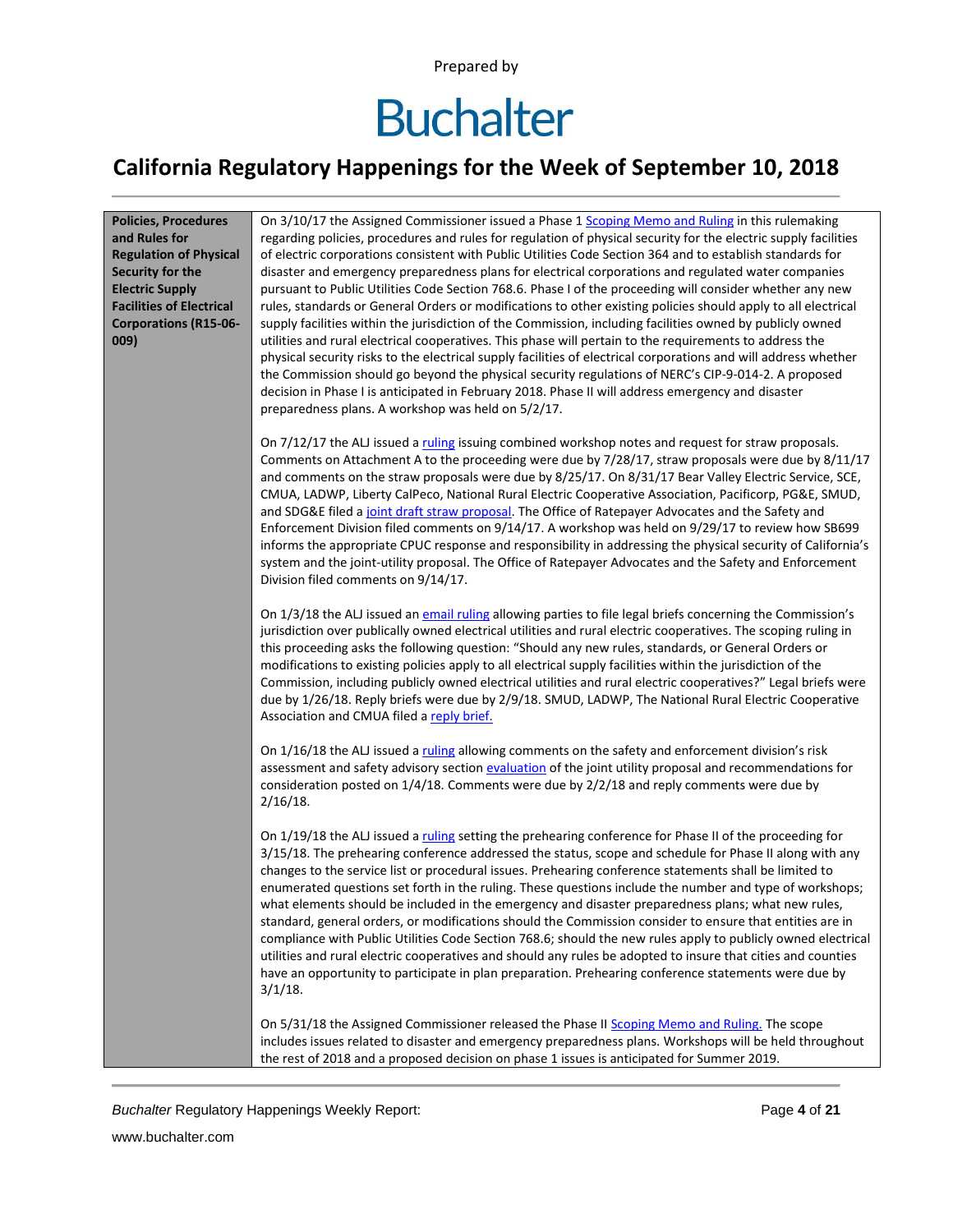## **Buchalter**

### **California Regulatory Happenings for the Week of September 10, 2018**

|                                                                                                                                                | On 8/31/18 the ALJ issued a ruling requiring parties to respond to questions set forth therein prior to the<br>first workshop in Phase II of the proceeding. Responses were due by 9/14/18.                                                                                                                                                                                                                                                                                                                                                                                                                                                                                                                                                                                                                                                                                                                                                                                                                                                                                                                                                |
|------------------------------------------------------------------------------------------------------------------------------------------------|--------------------------------------------------------------------------------------------------------------------------------------------------------------------------------------------------------------------------------------------------------------------------------------------------------------------------------------------------------------------------------------------------------------------------------------------------------------------------------------------------------------------------------------------------------------------------------------------------------------------------------------------------------------------------------------------------------------------------------------------------------------------------------------------------------------------------------------------------------------------------------------------------------------------------------------------------------------------------------------------------------------------------------------------------------------------------------------------------------------------------------------------|
| <b>Streamlining</b><br>Interconnection of<br><b>Distributed Energy</b><br><b>Resources and</b>                                                 | On 7/13/17 the Commission issued an order instituting the rulemaking to consider streamlining<br>interconnection of distributed energy resources and improvements to rule 21. Various parties filed<br>comments on 8/2/17, including CESA, Tesla, Chargepoint and CAISO.                                                                                                                                                                                                                                                                                                                                                                                                                                                                                                                                                                                                                                                                                                                                                                                                                                                                   |
| <b>Improvements to Rule</b><br>21 (R17-07-007)                                                                                                 | A pre-hearing conference was held on 9/13/17. Notice                                                                                                                                                                                                                                                                                                                                                                                                                                                                                                                                                                                                                                                                                                                                                                                                                                                                                                                                                                                                                                                                                       |
|                                                                                                                                                | On 10/2/17 the Assigned Commissioner and the ALJ issued a scoping ruling in the proceeding. The ruling<br>sets forth three phases. The first phase will deal with urgent issues, the second phase will deal with<br>ratesetting issues requiring coordination with R1408013 and the third phase will deal with small and multi-<br>jurisdictional utility rules. The schedule for the proceeding currently runs through 2020.                                                                                                                                                                                                                                                                                                                                                                                                                                                                                                                                                                                                                                                                                                              |
|                                                                                                                                                | On 2/14/18 the ALJ issued an email ruling amending the schedule and extending the deadlines for the<br>working group 1 proposal and the working group 2 proposal. The ALJ also reassigned Issue 6 (development<br>of forms and agreements to allow Distributed Energy Resources to fulfill Rule 21 requirements related to<br>smart inverters) to working group 2.                                                                                                                                                                                                                                                                                                                                                                                                                                                                                                                                                                                                                                                                                                                                                                         |
|                                                                                                                                                | On 7/9/18 the Interstate Renewable Energy Council filed a motion to revise certain deadlines in the<br>scoping ruling.                                                                                                                                                                                                                                                                                                                                                                                                                                                                                                                                                                                                                                                                                                                                                                                                                                                                                                                                                                                                                     |
|                                                                                                                                                | On 8/15/18 the ALJ issued a ruling directing responses to attached questions on the Working Group One<br>Report issued March 15, 2018 and granting in part the Interstate Renewable Energy Council motion to<br>modify the schedule. Responses were due no later than 9/5/18 and reply comments were due 9/12/18.                                                                                                                                                                                                                                                                                                                                                                                                                                                                                                                                                                                                                                                                                                                                                                                                                          |
| Resource Adequacy,<br><b>Consider Program</b><br><b>Refinements and</b><br><b>Establish Annual Local</b><br>and Flexible<br><b>Procurement</b> | On 9/28/17 the commission opened a rulemaking to oversee the resource adequacy program, consider<br>program refinements and establish annual local and flexible procurement obligations for the 2019 and<br>2020 compliance years. The proceeding is the successor to R14-10-010. Comments on preliminary matters<br>pertaining to the scope, schedule, and administration of the proceedings were due 10/30/17 and reply<br>comments were due 11/9/17.                                                                                                                                                                                                                                                                                                                                                                                                                                                                                                                                                                                                                                                                                    |
| <b>Obligations for the</b><br>2019 and 2020<br><b>Compliance Years.</b>                                                                        | On 11/7/17 a working group meeting was held to discuss weather sensitive demand response, behind-the-<br>meter resources and comments on the OIR.                                                                                                                                                                                                                                                                                                                                                                                                                                                                                                                                                                                                                                                                                                                                                                                                                                                                                                                                                                                          |
| (R17-09-020)                                                                                                                                   | A prehearing conference was held on 12/4/17. Notice                                                                                                                                                                                                                                                                                                                                                                                                                                                                                                                                                                                                                                                                                                                                                                                                                                                                                                                                                                                                                                                                                        |
|                                                                                                                                                | On 1/18/18 the Assigned Commissioner and ALJ issued a scoping memo and ruling. The proceedings will be<br>divided into three separate tracks. Track 1 will consider system, local and flexible capacity requirements for<br>the next year as well as time-sensitive refinements to the Commission's RA program, including adoption of<br>the 2019 Local Capacity Requirements, adoption of the 2019 Flexible Capacity Requirements, adoption of<br>the 2019 System RA Requirements, and top priority modifications to the RA program. Track 2 will address<br>less time sensitive topics, including adoption of multi-year local RA requirements, refinements to local area<br>rules and RA program. Track 3 will consider the 2020 program year requirement and may revisit RA<br>counting rules for weather-sensitive and local demand response resources. Comments were due by<br>1/30/18 and proposals were due by 2/16/18. The proposals and comments were discussed at a 2-day<br>workshop that was held at the CPUC on 2/22-23/18. Various parties filed comments on the proposals on<br>$3/7/18$ and reply comments on $3/16/18$ . |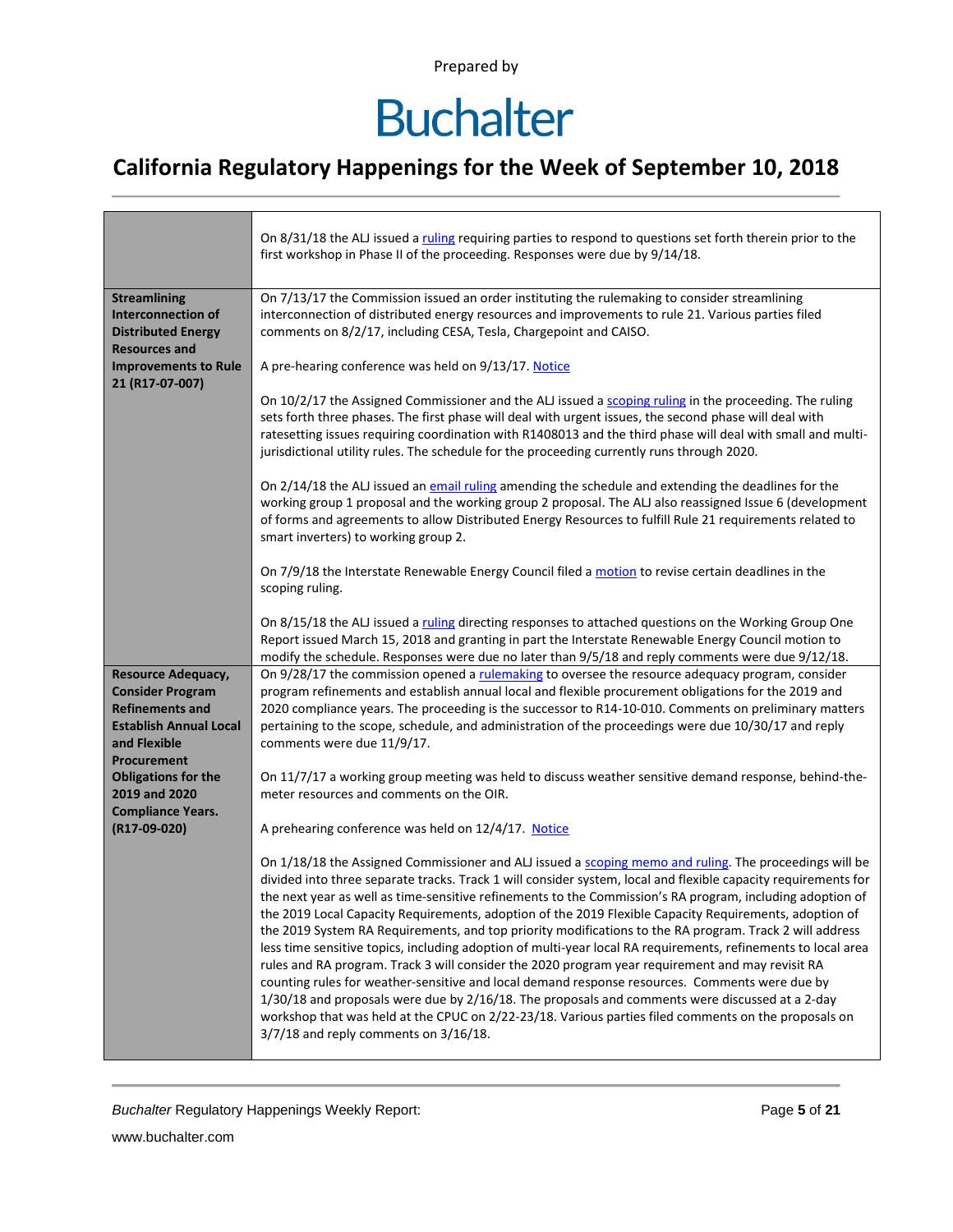## **Buchalter**

### **California Regulatory Happenings for the Week of September 10, 2018**

|                                           | On 3/22/18 the ALJ sent an email ruling stating that because the CAISO did not file its draft 2019 LCR report<br>on 3/9/18 and anticipates that the report will not be available until 4/23/18 parties are not required to<br>submit comments on 3/23/18 as originally scheduled. On 3/27/18 the ALJ and the Assigned Commissioner<br>issued a joint ruling modifying the track 1 schedule. The revised due date for comments on the draft CAISO<br>2019 LCR and FCR reports was 5/4/18 and comments on the final report are due 5/18/18.<br>On 5/2/18 the ALJ sent an email ruling changing the date for Track 2 opening testimony to 7/10/18. All<br>other dates remain unchanged.<br>On 5/22/18 the ALJ issued a proposed decision adopting local capacity obligations for 2019 and refining the<br>resource adequacy PROGRAM. Opening comments were due 6/11/18.<br>At the 6/21/18 Commission meeting the Commission approved a decision adopting local capacity<br>requirements for 2019 applicable to Commission-jurisdictional electric load-serving entities, and sets forth<br>a process for adoption of flexible capacity requirements for 2019. The decision also makes minor changes |
|-------------------------------------------|--------------------------------------------------------------------------------------------------------------------------------------------------------------------------------------------------------------------------------------------------------------------------------------------------------------------------------------------------------------------------------------------------------------------------------------------------------------------------------------------------------------------------------------------------------------------------------------------------------------------------------------------------------------------------------------------------------------------------------------------------------------------------------------------------------------------------------------------------------------------------------------------------------------------------------------------------------------------------------------------------------------------------------------------------------------------------------------------------------------------------------------------------------------------------------------------------|
|                                           | to the RA program and provides policy and procedural guidance for future tracks of the proceeding. The<br>Commission also adopted flexible capacity requirements for 2019 applicable to Commission jurisdictional<br>electric load-serving entities, superseding the previously adopted 2018 requirements.                                                                                                                                                                                                                                                                                                                                                                                                                                                                                                                                                                                                                                                                                                                                                                                                                                                                                       |
|                                           | A workshop was held on 6/26/18 at the California Governor's Office of Emergency Services in Mather, CA.                                                                                                                                                                                                                                                                                                                                                                                                                                                                                                                                                                                                                                                                                                                                                                                                                                                                                                                                                                                                                                                                                          |
|                                           | A prehearing conference was held on 8/2/18. Parties have been instructed to be prepared to discuss the<br>need for evidentiary hearings. Parties that believe such hearings are necessary were instructed to file their<br>prehearing conference statements by 7/27/18. Notice.                                                                                                                                                                                                                                                                                                                                                                                                                                                                                                                                                                                                                                                                                                                                                                                                                                                                                                                  |
| <b>Creation of a Shared</b>               | On 6/29/17 the Commission instituted an Order Instituting Investigation into the creation of a shared                                                                                                                                                                                                                                                                                                                                                                                                                                                                                                                                                                                                                                                                                                                                                                                                                                                                                                                                                                                                                                                                                            |
| Database or<br><b>Statewide Census of</b> | database or statewide census of utility poles and conduit in California (I17-06-027, R17-06-028 and R17-03-<br>009 have been consolidated into this proceeding).                                                                                                                                                                                                                                                                                                                                                                                                                                                                                                                                                                                                                                                                                                                                                                                                                                                                                                                                                                                                                                 |
| <b>Utility Poles and</b>                  |                                                                                                                                                                                                                                                                                                                                                                                                                                                                                                                                                                                                                                                                                                                                                                                                                                                                                                                                                                                                                                                                                                                                                                                                  |
| Conduit in California.<br>$(117-06-027)$  | A prehearing conference was held on 12/5/17. Ruling                                                                                                                                                                                                                                                                                                                                                                                                                                                                                                                                                                                                                                                                                                                                                                                                                                                                                                                                                                                                                                                                                                                                              |
|                                           | On 1/11/18 the Assigned Commissioner and ALJ issued a ruling requesting comments on the creation of a<br>shared statewide database of utility pole and conduit information. Input is requested on (1) whether a<br>proposed listing of data fields is complete; (2) whether any information categories should be treated as<br>confidential; (3) which data fields are most essential to accomplish the safety and goals of the OII and OIR;<br>(4) whether each pole owner should be responsible for maintaining and providing access to its database, or<br>whether a third party facilitator should be responsible for maintaining one global database; and (5) the<br>manner in which the database should be shared. Comments were due by 2/8/18.                                                                                                                                                                                                                                                                                                                                                                                                                                            |
|                                           | On 1/16/18 the ALJ issued a ruling amending the 1/11/18 ruling and attaching the correct listing of<br>proposed data fields.                                                                                                                                                                                                                                                                                                                                                                                                                                                                                                                                                                                                                                                                                                                                                                                                                                                                                                                                                                                                                                                                     |
|                                           | On 3/22/18 the ALJ issued a proposed decision amending the right of way rules to apply to wireless<br>telecommunications facilities installed by competitive local exchange carriers, comments were due<br>4/11/18. The decision would amend the right of way rules to provide competitive local exchange carriers<br>with expanded nondiscriminatory access to public utility infrastructure for the purpose of installing<br>antennas and other wireless telecommunications facilities. The Commission is approved the final decision<br>on 4/26/18. This decision closes this aspect of the proceeding; however, the investigation in I17-06-027<br>with which it was consolidated remains open.<br>A public participation hearing before the ALJ and Commissioner and President Picker was held on 5/9/18 in                                                                                                                                                                                                                                                                                                                                                                                 |
|                                           |                                                                                                                                                                                                                                                                                                                                                                                                                                                                                                                                                                                                                                                                                                                                                                                                                                                                                                                                                                                                                                                                                                                                                                                                  |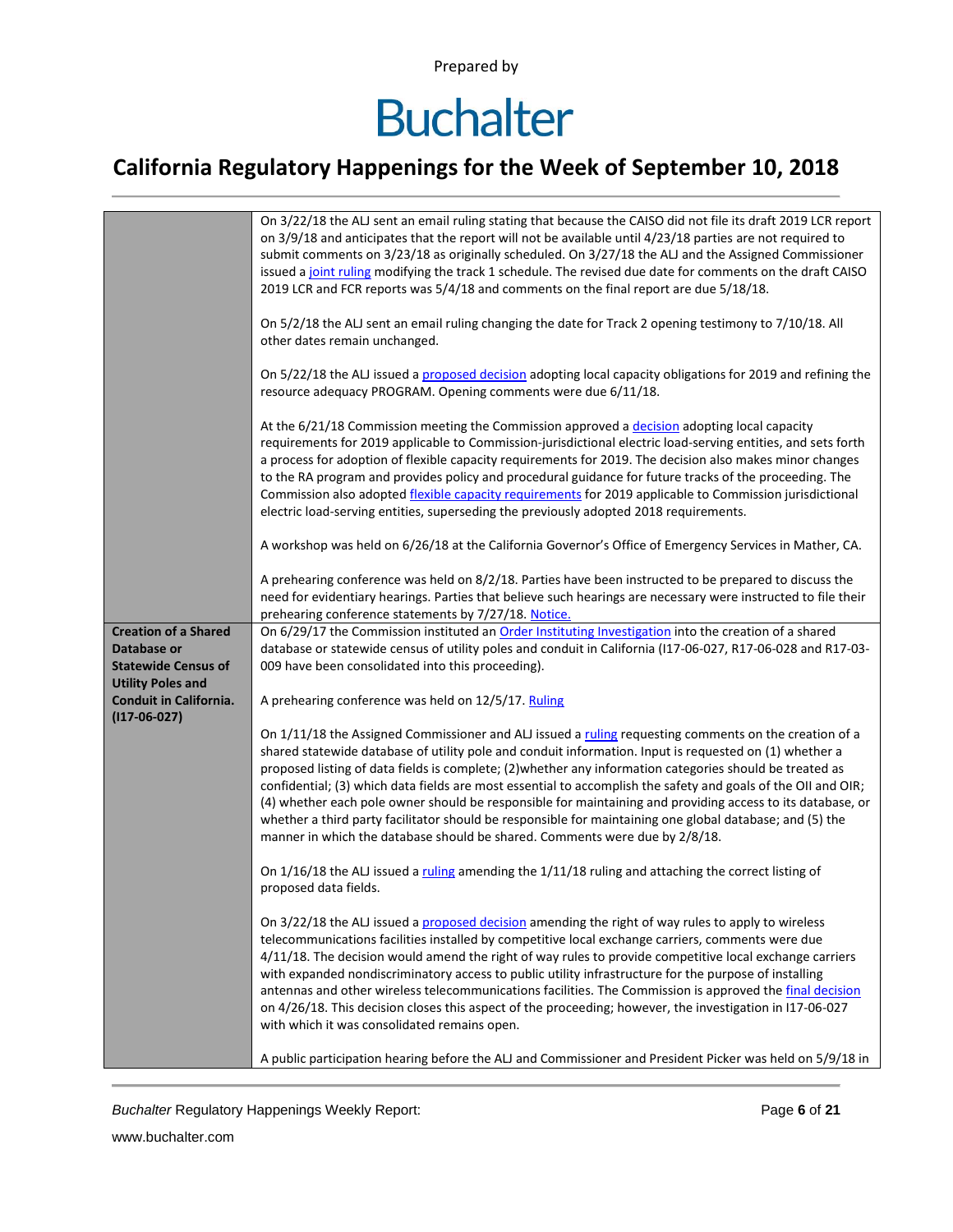## **Buchalter**

### **California Regulatory Happenings for the Week of September 10, 2018**

|                                       | San Bernardino, CA. The discussion focused on such topics as 1) history of poles; 2) issues related to poles                                                                                                          |
|---------------------------------------|-----------------------------------------------------------------------------------------------------------------------------------------------------------------------------------------------------------------------|
|                                       | (e.g. vegetation management and fires); and 3) Southern California fires. Notice                                                                                                                                      |
|                                       | A public participation hearing was held on 5/21/18 in San Jose, CA. Notice                                                                                                                                            |
|                                       | On 8/8/18 the Assigned Commissioner issued a scoping ruling.                                                                                                                                                          |
| <b>Successor to Existing</b>          | On 2/20/18 the ALJ issued a proposed decision adopting alternatives to promote solar distributed                                                                                                                      |
| <b>Net Energy Metering</b>            | generation in disadvantaged communities. Opening comments were due by 3/12/18 and reply comments                                                                                                                      |
| <b>Tariffs pursuant to</b>            | were due 3/19/18. Commissioner Guzman Aceves issued an alternate decision. An all-party meeting was                                                                                                                   |
| PUC Section 2827.1<br>$(R.14-07-002)$ | held on 3/13/18 so that parties could make comments to Commissioner Guzman Aceves on the two<br>alternate decisions. On 5/22/18 Commissioner Guzman Aceves issued a proposed revised alternate                        |
|                                       | decision. Various parties subsequently filed comments. On 6/21/18 the Commission adopted the alternate<br>decision.                                                                                                   |
|                                       |                                                                                                                                                                                                                       |
|                                       | On 3/29/18 the Assigned Commissioner issued the fourth amended scoping memo and ruling. The highest<br>priority issues identified by the Commissioner include consumer protection and development of options          |
|                                       | for increasing use of renewable DG in disadvantaged communities. The ruling sets a deadline of 1/1/19 for                                                                                                             |
|                                       | the completion of the proceeding and states that it is the Commission's intention to close this proceeding<br>and initiate a successor proceeding not later than that date.                                           |
|                                       |                                                                                                                                                                                                                       |
|                                       | On 6/27/18 ALJ Jessica Hecht was reassigned and is no longer the ALJ in the proceeding. ALJ McKenzie and<br>ALJ Kao remain assigned to the proceeding.                                                                |
|                                       |                                                                                                                                                                                                                       |
|                                       | On 9/1/17 the California Solar and Storage Association filed a petition to modify D.14-05-033 to allow<br>direct current coupled solar plus storage systems. Subsequently on 7/19/18 the ALJ issued a ruling          |
|                                       | requiring supplemental information regarding the petition.                                                                                                                                                            |
|                                       | On 7/23/18 SDG&E filed an application for rehearing of decision 18-06-027. SDG&E seeks rehearing on two                                                                                                               |
|                                       | issues it alleges was improperly ignored by the Decision: 1) that the 20% rate discount provided to CARE                                                                                                              |
|                                       | customers violates statutory discount limits, and 2) program implementation conflicts with the installation<br>of SDG&E's replacement customer information system.                                                    |
|                                       |                                                                                                                                                                                                                       |
|                                       | On 8/13/18 the ALJ issued a proposed decision denying the petition for modification of D14-05-033<br>regarding designation of small net energy metering-eligible facilities paired with energy storage.               |
|                                       |                                                                                                                                                                                                                       |
|                                       | On 8/24/18 Commissioner Guzman Aceves issued a proposed decision adopting net energy metering                                                                                                                         |
|                                       | consumer protection measures including solar information packet. Various parties filed comments on<br>9/13/18. The decision is currently on the Commission's 9/27/18 meeting agenda.                                  |
|                                       |                                                                                                                                                                                                                       |
|                                       | On 9/7/18 the ALJ's issued a proposed decision correcting and clarifying D.18-06-027.                                                                                                                                 |
| <b>Continued</b>                      | On 7/26/18 the Commission opened the rulemaking. The rulemaking is intended to consider adoption of a                                                                                                                 |
| Implementation of                     | new standard offer contract that will be available to any Qualifying Facility of 20 MW or less seeking to sell                                                                                                        |
| the Public Utility                    | electricity to a Commission-jurisdictional utility pursuant to PURPA. The rulemaking will also consider<br>adoption of a price to be paid at the time of delivery where a QF has opted to sell as-available energy to |
| <b>Regulatory Policies</b>            | the utility without a contract.                                                                                                                                                                                       |
| <b>Act and Related</b>                | A pre-hearing conference is scheduled for 9/27/18. Notice                                                                                                                                                             |
| Matters (R.18-07-017)                 |                                                                                                                                                                                                                       |

**Buchalter Regulatory Happenings Weekly Report:** Page 7 of 21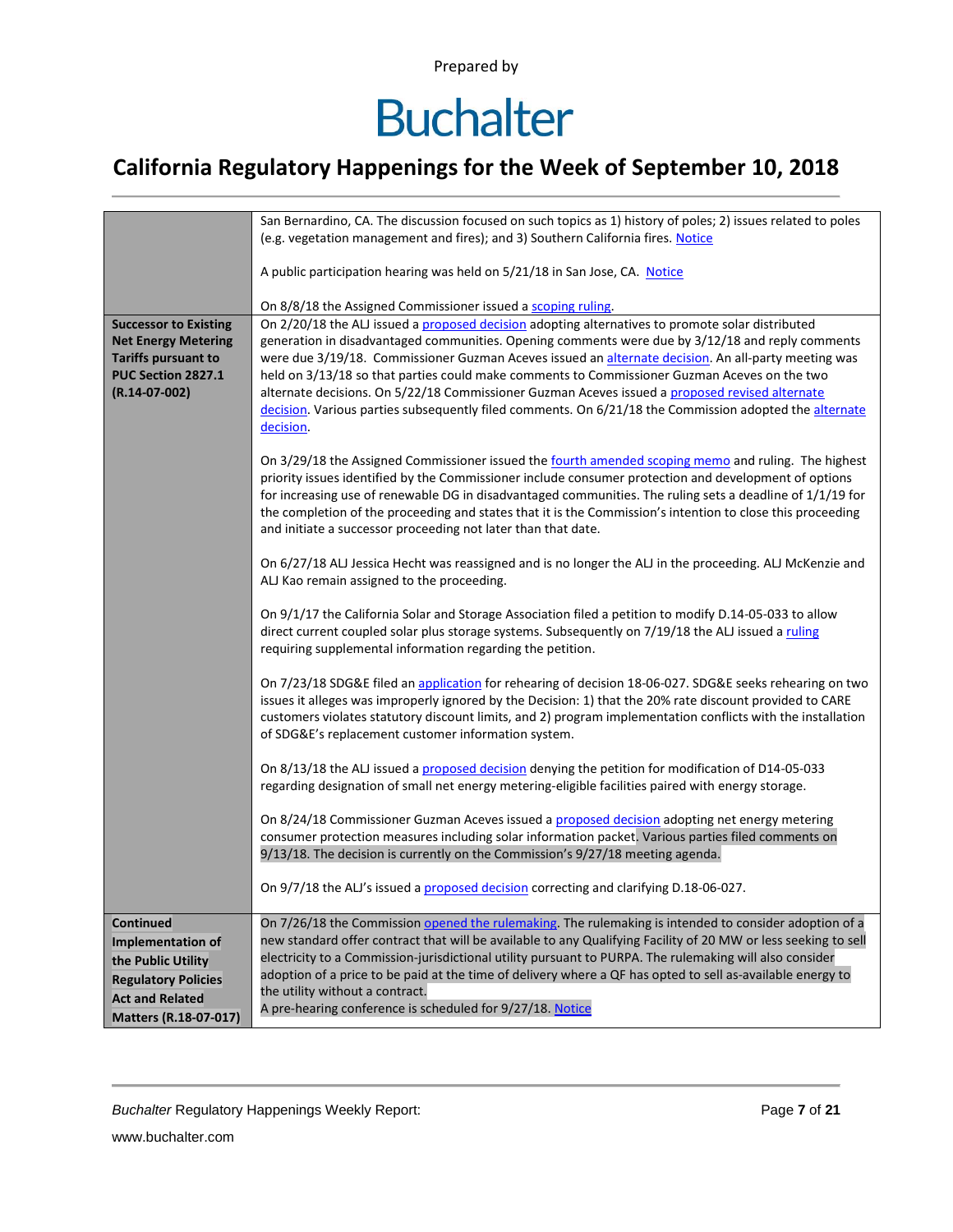## **Buchalter**

### **California Regulatory Happenings for the Week of September 10, 2018**

#### **California Energy Commission**

| <b>Issue</b>                                                                                         | <b>Latest Developments</b>                                                                                                                                                                                                                                                                                                                                                                  |
|------------------------------------------------------------------------------------------------------|---------------------------------------------------------------------------------------------------------------------------------------------------------------------------------------------------------------------------------------------------------------------------------------------------------------------------------------------------------------------------------------------|
| <b>CEC Business Meeting</b>                                                                          | The next regularly scheduled Business Meeting will be held 9/21/18 (Friday). Agenda; Backup Materials                                                                                                                                                                                                                                                                                       |
| <b>Alternative and</b><br><b>Renewable Fuel and</b><br><b>Vehicle Technology</b><br>Program (ARFVTP) | On 6/28/18 staff from the Commission and the Center for Sustainable Energy held a public webinar to<br>discuss equipment and site requirements for electric vehicle (EV) charging infrastructure installed under<br>the California Electric Vehicle Incentive Project (CALeVIP). Notice                                                                                                     |
|                                                                                                      | On 8/6/18 Janea Scott, Lead Commission on Transportation conducted a Fuels and Transportation<br>Technology Merit Review workshop to highlight lessons learned from previous ARFVTP funding awards.<br><b>Notice</b>                                                                                                                                                                        |
|                                                                                                      | On 9/27/18 Commission staff will conduct a public workshop for the 2019 CALeVIP Projects Roadmap, a<br>presentation of the plan to release four incentive projects in 2019 under the California Electric Vehicle<br>Infrastructure Project (CALeVIP), which is funded by the Alternative and Renewable Fuel and Vehicle<br>Technology Program (ARFVTP). Notice                              |
| <b>Disadvantaged</b><br><b>Community Advisory</b><br>Group                                           | On 8/21/18 the Commission and the CPUC jointly convened the second meeting of the Disadvantaged<br>Communities Advisory Group. The group advised the two commissions regarding the development,<br>implementation, and impacts of proposed programs related to the Clean Energy and Pollution Reduction<br>Act of 2015 (also known as Senate Bill 350) in disadvantaged communities. Notice |
|                                                                                                      | On 9/28/18 the Disadvantaged Communities Advisory Group to the Commission and the CPUC will hold a<br>meeting. Notice                                                                                                                                                                                                                                                                       |
| <b>Efficiency</b>                                                                                    | On 9/21/18 the Commission will conduct a hearing during its regularly scheduled September business<br>meeting to consider adopting the proposed update to the voluntary Building Energy Efficiency Standards,<br>also published as CALGreen. Notice                                                                                                                                         |
| <b>Electric Program</b><br><b>Investment Charge</b><br>(Docket No. 17-EPIC-<br>01)                   | On 8/21/18 staff conducted a technical scoping workshop as part of the Governor's Office of Planning<br>and Research's implementation of Assembly Bill 546 (Chiu, Chapter 380, Statutes of 2017) and the<br>development of guidebooks for energy storage implementation on the customer side of the utility meter.<br><b>Notice</b>                                                         |
|                                                                                                      | On 9/6/18 staff from the Commission, CPUC, CARB, and California ISO conducted a webinar workshop to<br>kick off the process to update the California Vehicle-Grid Integration (VGI) Roadmap. Notice                                                                                                                                                                                         |
| 2018 Integrated<br><b>Research Policy Report</b>                                                     | On 6/27/18 staff held a webinar on the 2018 Tracking Progress Report for Energy Equity. Notice                                                                                                                                                                                                                                                                                              |
| Update (18-IEPR-01)                                                                                  | On 7/10/18 staff held a workshop to propose and discuss the 2018 California Energy Demand Forecast<br>Update. Staff will review the scope and method for the update, present the most recent data available<br>for key forecast drivers, propose scenarios and outline additional work that will be considered for the full<br>2019 IEPR forecast. Notice                                   |
|                                                                                                      | On 8/2/18 the Commission conducted a workshop with the CPUC, the California Natural Resources<br>Agency, the Governor's Office of Planning and Research, and the Governor's Office of Emergency<br>Services to discuss changes in the risk of wildfire due to climate change in California and how the energy                                                                               |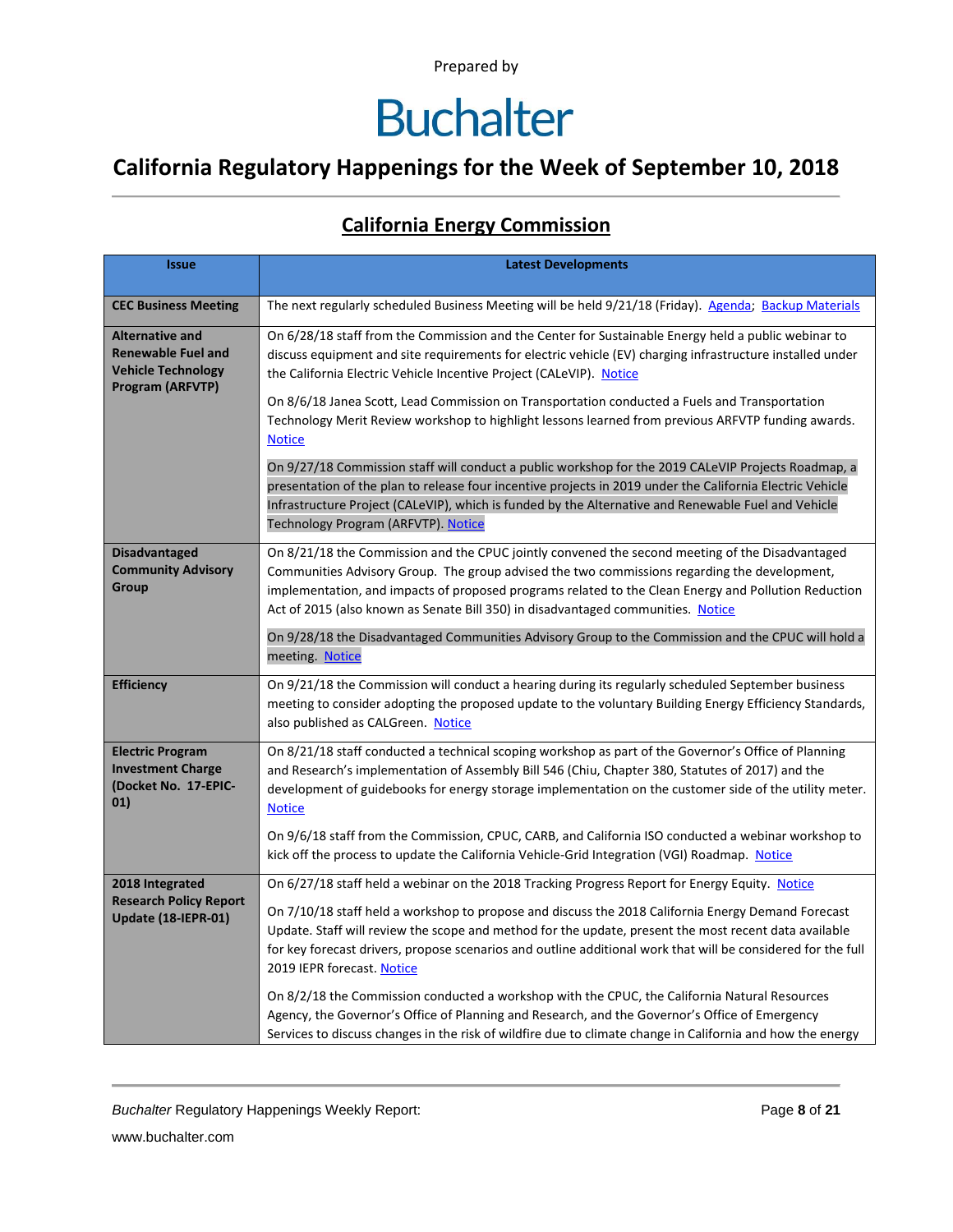# **Buchalter**

### **California Regulatory Happenings for the Week of September 10, 2018**

|                             | sector can prepare. Notice                                                                                                                                                                                                                                                                                                                                                                                                                                                                         |
|-----------------------------|----------------------------------------------------------------------------------------------------------------------------------------------------------------------------------------------------------------------------------------------------------------------------------------------------------------------------------------------------------------------------------------------------------------------------------------------------------------------------------------------------|
|                             | At the Business Meeting on 8/1/18 the Commission approved Volume I of the 2018 Integrated Energy<br>Policy Report (IEPR) Update. The update summarizes California's global leadership in climate policy,<br>showing how the state's comprehensive efforts are helping to reduce the impacts of climate change,<br>promote energy resiliency, improve public health, and support disadvantaged and low-income<br>communities, while fostering job development and a thriving economy. Press Release |
| <b>Renewable Energy</b>     | On 8/16/18 the Lead Commissioner conducted a workshop to seek comments from solar equipment<br>installers, equipment manufacturers, solar and storage association representatives, staff from investor<br>owned and publicly owned utilities and their associations, entrepreneurs, investors, and other program<br>administrators on topics related to solar equipment. Notice                                                                                                                    |
| <b>Renewables Portfolio</b> | On 9/18/18 the Commission Committee assigned to conduct proceedings on the Complaint filed by                                                                                                                                                                                                                                                                                                                                                                                                      |
| <b>Standard</b>             | Energy Commission Executive Director Drew Bohan against the Stockton Port District alleging                                                                                                                                                                                                                                                                                                                                                                                                        |
|                             | noncompliance with the Renewables Portfolio Standard will conduct a hearing. Notice                                                                                                                                                                                                                                                                                                                                                                                                                |
| <b>Research</b>             | On 7/25/18 staff conducted a workshop to seek input on potential research topics on wildfire related to<br>ensuring grid resilience and public safety. Notice                                                                                                                                                                                                                                                                                                                                      |
|                             | On 8/30/18 the Lead Commissioner for Research conducted a workshop on climate-related risk to                                                                                                                                                                                                                                                                                                                                                                                                      |
|                             | California's energy system based on insights from California's Fourth Climate Change Assessment. Notice                                                                                                                                                                                                                                                                                                                                                                                            |
| <b>SB 350</b>               | On 8/29/18 the Commission, CARB, and the CPUC conducted a workshop to discuss implementation<br>progress for the Low-Income Barriers Study, Part A: Overcoming Barriers to Energy Efficiency and<br>Renewables for Low-income Customers and Small Business Contracting Opportunities in Disadvantaged<br>Communities and Part B: Overcoming Barriers to Clean Transportation Access for Low-Income Residents<br>(Final Guidance Document). Barriers reports were mandated by SB 350. Notice        |

#### **California Air Resources Board**

| <b>Issue</b>         | <b>Latest Developments</b>                                                                                                                                                                                                                                                                                                                                                                                                                                                                                                                                                                                                                                                                                                                           |
|----------------------|------------------------------------------------------------------------------------------------------------------------------------------------------------------------------------------------------------------------------------------------------------------------------------------------------------------------------------------------------------------------------------------------------------------------------------------------------------------------------------------------------------------------------------------------------------------------------------------------------------------------------------------------------------------------------------------------------------------------------------------------------|
| <b>Cap and Trade</b> | A workshop was held on 10/12/17 to discuss the next steps for the cap and trade regulation. Notice<br>Presentation.                                                                                                                                                                                                                                                                                                                                                                                                                                                                                                                                                                                                                                  |
|                      | ARB released the January 2018 California-Quebec-Ontario Joint Auction Participant Training<br>Presentation.                                                                                                                                                                                                                                                                                                                                                                                                                                                                                                                                                                                                                                          |
|                      | On 1/30/18 ARB posted a notice of public hearing on 3/22/18 in Riverside, CA to consider approving the<br>adoption of two proposed amendments to the Cap and Trade regulation. The narrow amendments are<br>intended to clarify that 1. The regulation requires a successor entity after a change in ownership to be<br>responsible for the outstanding, pre-transfer compliance obligation of the predecessor entity, and 2. The<br>regulatory procedure for establishing the Auction Reserve Price in the Ontario and Quebec regulations.<br>Proposed Regulation Order Notice Agenda. At the meeting the Board adopted Resolution 18-4. On<br>4/17/18 the final rulemaking package was submitted to the Office Of Administrative Law. OAL approved |

**Buchalter Regulatory Happenings Weekly Report:** Page 9 of 21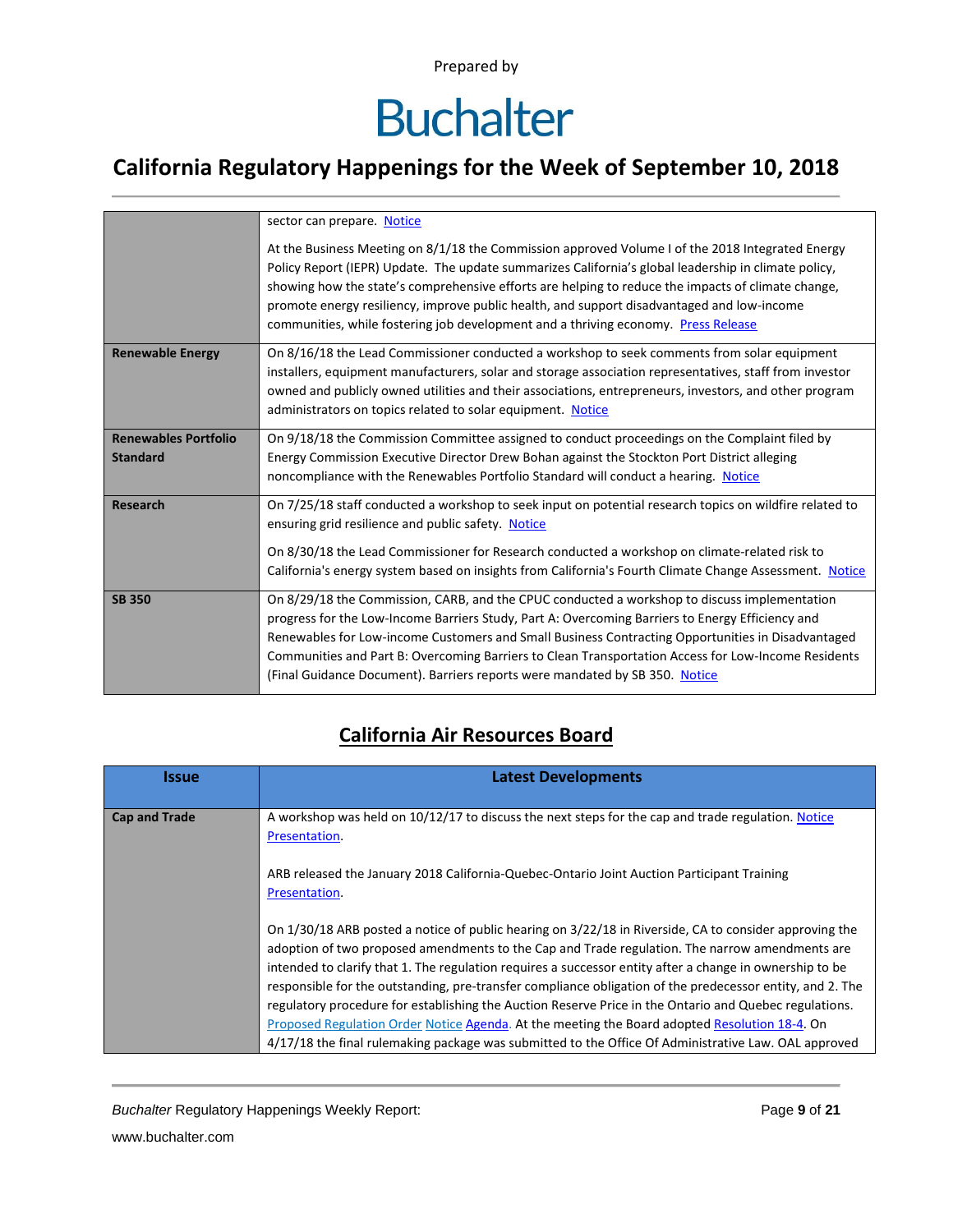# **Buchalter**

### **California Regulatory Happenings for the Week of September 10, 2018**

|                                                 | the regulation on 5/20/18. Informative Digest                                                                                                                                                                                                                                                                                                                                                                                                                                                                                                                                                          |
|-------------------------------------------------|--------------------------------------------------------------------------------------------------------------------------------------------------------------------------------------------------------------------------------------------------------------------------------------------------------------------------------------------------------------------------------------------------------------------------------------------------------------------------------------------------------------------------------------------------------------------------------------------------------|
|                                                 | Meetings were held on 3/2/18 to discuss potential amendments to the cap and trade regulation and<br>SB350 Integrated Resource Plans. Discussion Draft Price Containment Paper<br>A workshop was held on 4/26/18 to discuss possible revisions to the cap and trade regulation. Notice.<br>Comments were due by 5/10/18. Summary of Stakeholder Comments<br>On 6/15/18 Ontario announced its intention to end Ontario's Cap and Trade program. ARB released a<br>market notice regarding this development and reiterating its commitment with Quebec to continue<br>operation of a joint carbon market. |
|                                                 | A workshop was held on 6/21/18 to discuss potential revisions to the regulation. Preliminary Discussion<br><b>Draft ARB Presentation CAISO Presentation</b>                                                                                                                                                                                                                                                                                                                                                                                                                                            |
|                                                 | On 9/4/18 ARB posted formal rulemaking documents related to proposed amendments tot eh Cap and<br>Trade Regulation. Comments are due on 10/22/18 and a public hearing will be held on 10/25/18. Notice<br><b>Proposed Regulation Order</b>                                                                                                                                                                                                                                                                                                                                                             |
| <b>GHG Reporting</b>                            | On 4/13/17 ARB posted a proposed second 15-day modifications to the regulation. Comments were due<br>4/28/17 by 5pm. Notice The board approved the proposed amendments at the 6/29/17 Board Meeting.<br>Agenda.                                                                                                                                                                                                                                                                                                                                                                                        |
|                                                 | On 7/21/17 the proposed amendments were submitted to the California Office of Administrative Law.<br>Updated Informative Digest. On 9/1/17 OAL approved the rulemaking and filed it with the Secretary of<br>State. Notice Final Regulation Order Final Statement of Reasons. The amended regulation became<br>effective on 1/1/18.                                                                                                                                                                                                                                                                    |
| <b>Short Lived Climate</b><br><b>Pollutants</b> | On 12/29/17 ARB posted a summary of policies to encourage dairy biomethane projects and other<br>projects to reduce methane emissions. On 1/5/18 the three dairy subgroups provided an update to the<br>agencies on their processes and recommendations they have formulated to date. Presentations - ARB;<br>CDFA; CPUC; Subgroup 1; Subgroup 2; Subgroup 3                                                                                                                                                                                                                                           |
|                                                 | The Dairy and Livestock subgroups have several meeting scheduled for April. Subgroup 3 met on 4/2/18;<br>Subgroup 2 met on 4/9/18 and Subgroup 1 met on 4/27/18. Meeting Notice                                                                                                                                                                                                                                                                                                                                                                                                                        |
|                                                 | The Dairy and Livestock subgroups will meet throughout May. Subgroup 3 met on 5/14/18; Subgroup 1<br>met on 5/21/18; and Subgroup 2 met on 5/23/18. Meeting Notice                                                                                                                                                                                                                                                                                                                                                                                                                                     |
|                                                 | A joint subgroup meeting was held on 7/26/18 in Fresno. Meeting Notice                                                                                                                                                                                                                                                                                                                                                                                                                                                                                                                                 |
| 2030 Scoping Plan                               | On 11/30/17 ARB released the proposed final 2017 climate change scoping plan. On 12/14/17 the Board<br>approved the scoping plan along with the finalized environmental documents. Meeting Notice Press<br><b>Release Final Plan</b>                                                                                                                                                                                                                                                                                                                                                                   |
| <b>Low Carbon Fuel</b><br><b>Standard</b>       | The goal of the LCFS is to reduce carbon intensity of transportation fuel by at least 10% by 2020. On<br>2/20/18 ARB released the Draft Proposed Regulation Order and a Portion of Draft Staff Report.                                                                                                                                                                                                                                                                                                                                                                                                 |
|                                                 | On 3/6/18 ARB released various models and calculators, including the OPGEE and CA-GREET. In addition<br>ARB issued the Initial Statement of Reasons and Proposed Regulation Order setting forth proposed                                                                                                                                                                                                                                                                                                                                                                                               |

*Buchalter* Regulatory Happenings Weekly Report: Page **10** of **21**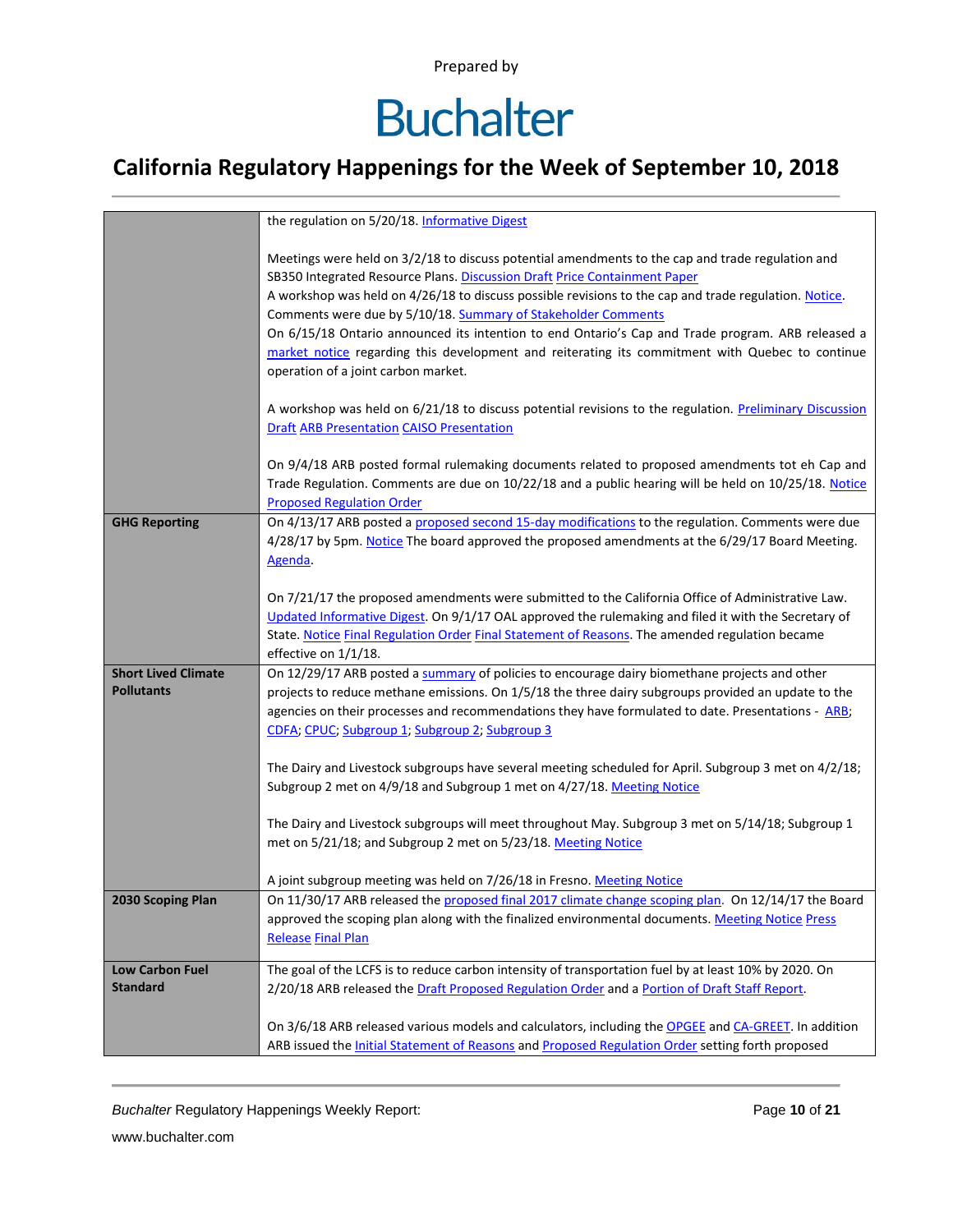## **Buchalter**

### **California Regulatory Happenings for the Week of September 10, 2018**

|                                                 | amendments to the LCFS regulation and to the regulation on commercialization of alternative diesel<br>fuels. A public hearing to consider the proposed amendments will be held on 4/27/18. Notice                                                                                                                                                                                                                                                                                                                                                                  |
|-------------------------------------------------|--------------------------------------------------------------------------------------------------------------------------------------------------------------------------------------------------------------------------------------------------------------------------------------------------------------------------------------------------------------------------------------------------------------------------------------------------------------------------------------------------------------------------------------------------------------------|
|                                                 | On 3/12/18 ARB updated and replaced Guidance 17-03 with Guidance 18-01 on Implementation<br>Implications of a Modified Writ issued by the Superior Court of California, County of Fresno, On October<br>18, 2017 in the case of Poet, LLC et al. vs CARB et al. (No. 09 CECG 04659 JYH) on LCFS.                                                                                                                                                                                                                                                                   |
|                                                 | On 5/9/18 ARB released the 2017 LCFS Compliance Information Credit Clearance Market Information.                                                                                                                                                                                                                                                                                                                                                                                                                                                                   |
|                                                 | On 5/21/18 ARB posted for comment the draft calculation of 2017 Crude Average Carbon Intensity<br>Value. Comments are due by 6/5/18.                                                                                                                                                                                                                                                                                                                                                                                                                               |
|                                                 | On 5/21/18 ARB posted the SB1383 Pilot Financial Mechanism White Paper.                                                                                                                                                                                                                                                                                                                                                                                                                                                                                            |
|                                                 | A public workshop to discuss proposed amendments to the LCFS and Alternative Diesel Fuels Regulations<br>was held on 6/11/18. Meeting Notice Staff Presentation                                                                                                                                                                                                                                                                                                                                                                                                    |
|                                                 | On 6/20/18 ARB posted proposed amendments to the LCFS regulation and to the regulation on<br>commercialization of alternative diesel fuels. The deadline to submit comments was 7/5/18 at 5pm. A<br>workshop to discuss the proposed amendments was held on 8/8/18. Notice                                                                                                                                                                                                                                                                                         |
|                                                 | On 8/13/18 various calculators where posted including the CA-GREET3.0 Model and Tier 1 Simplified<br>Calculators, the Illustrative Compliance Scenario Calculator and the Hydrogen Station Capacity Evaluator<br>(HySCapE). The Board also posted the Second Public Availability of Modified Text and Availability of<br>Additional Documents and Information for the Proposed Amendments to LCFS and ADF Regulations.<br>Comments were due by 8/30/18. A public hearing to consider amendments to the LCFS and ADF<br>regulations will be held on 9/27/18. Notice |
| <b>Innovative Clean</b><br><b>Transit Rules</b> | The key goals of this measure include 1. Support the near-term deployment of zero-emission buses<br>where the economics are viable and where transit service can be maintained or expanded; 2. Secure<br>binding commitments from the state's transit providers for a long-term vision for transition to zero-<br>emission technologies across all transit modes, and 3. Partner with transit agencies to pilot innovative<br>approaches to improve access to transit systems with zero-emissions first- and last-mile solutions.                                  |
|                                                 | On 12/15/17 a public workshop was held to discuss development of innovative clean transit.<br>Presentation. The staff proposal on the ICT Rules includes achieving a zero emission transit system by<br>2040 and encouragement of early action with opportunities for funding. Rules would be applicable to all<br>public transit agencies that own or operate buses with GVWR > 14,000 lbs.                                                                                                                                                                       |
|                                                 | On 3/27/18 ARB issued updated numbers of battery and fuel cell electric buses of large California transit<br>agencies.                                                                                                                                                                                                                                                                                                                                                                                                                                             |
|                                                 | On 3/27/18 ARB issued an update on the Innovative Clean Transit Discussion Document. ARB requested<br>additional comments and information in the areas of transit progress, role of incentives, overall cost,<br>cutaways and non-standard buses, and regulatory assessments.                                                                                                                                                                                                                                                                                      |

**Buchalter Regulatory Happenings Weekly Report:** Page 11 of 21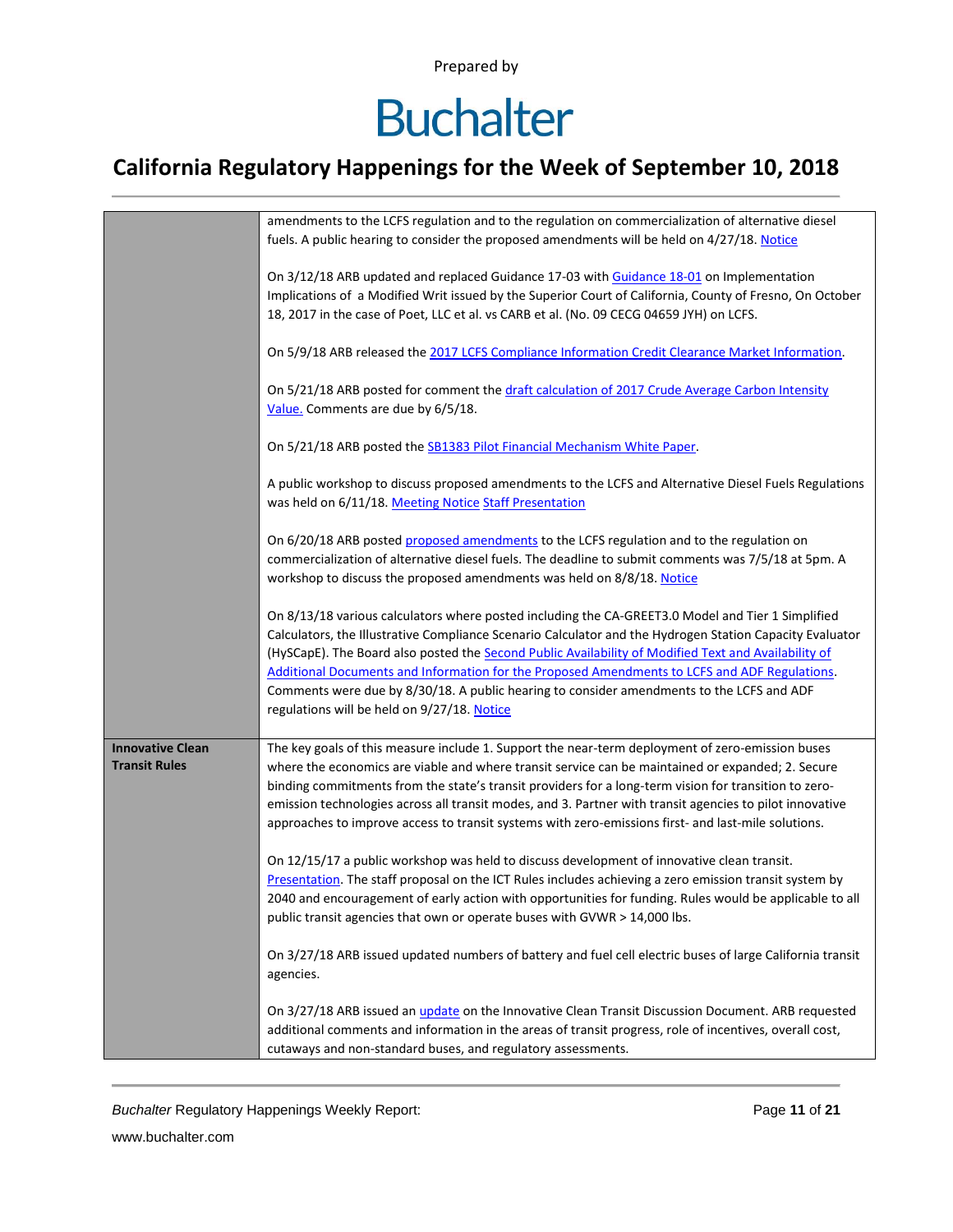### **Buchalter**

### **California Regulatory Happenings for the Week of September 10, 2018**

| A workshop was held on 6/13/18 to discuss the proposed Innovative Clean Transit regulation. Meeting<br><b>Notice</b>                                            |
|-----------------------------------------------------------------------------------------------------------------------------------------------------------------|
| On 8/7/18 ARB posted the proposed regulation order and associated documents. A public hearing to<br>discuss is scheduled for 9/27/18. Notice of Public Hearing. |

#### **California Independent System Operator**

| <i><u><b>Issue</b></u></i>                  | <b>Latest Developments</b>                                |
|---------------------------------------------|-----------------------------------------------------------|
| <b>Board of Governors</b><br><b>Meeting</b> | The next scheduled Board meeting is 11/14-15/18. Schedule |

#### **CAISO Stakeholder Initiatives**

| <b>Issue</b>             | <b>Latest Developments</b>                                                                                                   |  |  |  |  |
|--------------------------|------------------------------------------------------------------------------------------------------------------------------|--|--|--|--|
|                          |                                                                                                                              |  |  |  |  |
| <b>Flexible resource</b> | On 5/1/17 the CAISO posted the revised straw proposal. The CAISO held a stakeholder call on 5/8/17 to                        |  |  |  |  |
| adequacy criteria and    | discuss the revised straw proposal. Comments were due by 5/22/17. Market Notice Presentation                                 |  |  |  |  |
| must offer obligations   |                                                                                                                              |  |  |  |  |
| (FRAC-MOO)               | A Phase 2 Working Group call was held on 8/2/17. Market Notice. Comments were due by 8/18/17.<br><b>Brattle Presentation</b> |  |  |  |  |
|                          |                                                                                                                              |  |  |  |  |
|                          | A Phase 2 Working Group Meeting was held on 9/26/17. Market Notice; Presentation                                             |  |  |  |  |
|                          | On 11/2/17 CAISO postponed the stakeholder meeting originally scheduled for 11/9/17 because more                             |  |  |  |  |
|                          | time is needed to analyze the data and publish the proposal. A stakeholder meeting was held on                               |  |  |  |  |
|                          | 11/29/17. Market Notice. On 11/21/17 CAISO posted the draft proposal. Comments were due by                                   |  |  |  |  |
|                          | 12/13/17. Presentation                                                                                                       |  |  |  |  |
|                          | On 1/31/18 CAISO posted the revised draft flexible capacity framework. A stakeholder meeting was held                        |  |  |  |  |
|                          | on 2/7/18 to discuss the revised draft flexible capacity framework in the FRAC-MOO Phase 2 initiative.                       |  |  |  |  |
|                          | Comments were due by 2/21/18. Market Notice Agenda and Presentation                                                          |  |  |  |  |
|                          |                                                                                                                              |  |  |  |  |
|                          | CAISO held a stakeholder meeting on 5/3/18 to discuss the second revised draft flexible capacity                             |  |  |  |  |
|                          | framework proposal. Comments were due by 5/17/18. Notice Presentation                                                        |  |  |  |  |
|                          | The Phase 2 Working Group met on 6/18/18. Agenda and Presentation                                                            |  |  |  |  |
|                          | On 7/30/18 CAISO announced that phase two of the initiative is delayed commensurate with a delay in                          |  |  |  |  |
|                          | the Day-Ahead Market Enhancement Initiative. The initiative is currently inactive.                                           |  |  |  |  |
| <b>Energy Imbalance</b>  | Participants                                                                                                                 |  |  |  |  |
| Market (EIM)             | On 10/1/16 Arizona Public Service and Puget Sound Energy joined EIM. On 10/18/16, Mexico Grid                                |  |  |  |  |
|                          | Operator CENACE announced it was exploring EIM participation for Baja California Norte.                                      |  |  |  |  |
|                          | On 2/24/17 BANC agreed to join the EIM, acting on behalf of SMUD beginning in April 2019. News                               |  |  |  |  |

**Buchalter Regulatory Happenings Weekly Report:** Page 12 of 21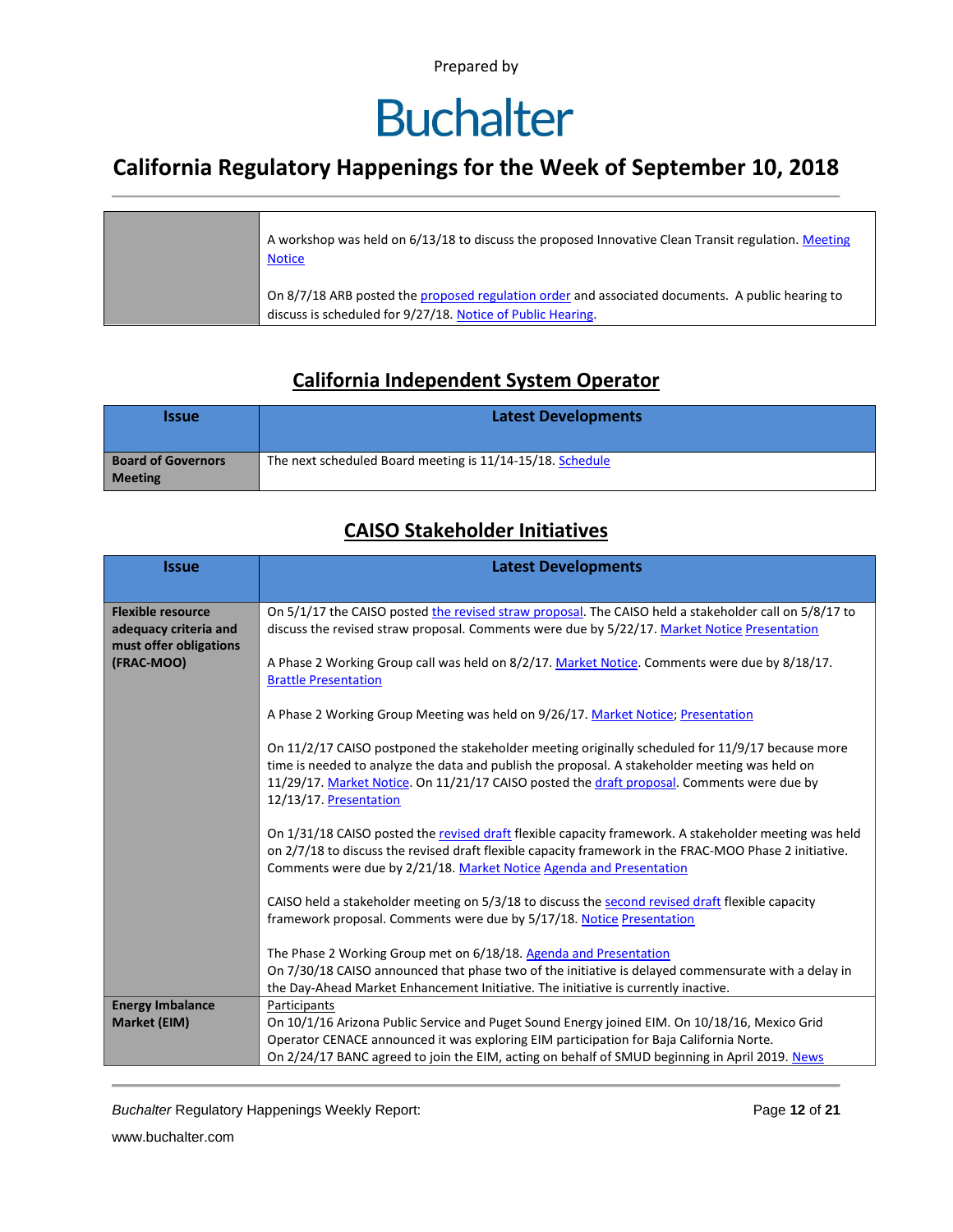## **Buchalter**

### **California Regulatory Happenings for the Week of September 10, 2018**

|                                                                                                                                                                                 | Release                                                                                                                                                                                                                                                                                       |  |  |  |  |  |
|---------------------------------------------------------------------------------------------------------------------------------------------------------------------------------|-----------------------------------------------------------------------------------------------------------------------------------------------------------------------------------------------------------------------------------------------------------------------------------------------|--|--|--|--|--|
|                                                                                                                                                                                 | On 5/30/17 CAISO and Powerex announced that Powerex would participate in the EIM beginning in April<br>2018. Powerex will be the first non-U.S. participant to join the market. On 10/3/17 an information call to<br>discuss the Powerex EIM Implementation Agreement was held. Market Notice |  |  |  |  |  |
|                                                                                                                                                                                 | On 6/1/17 CAISO and LADWP announced that they had signed an agreement for LADWP to join the EIM<br>beginning in April 2019.                                                                                                                                                                   |  |  |  |  |  |
|                                                                                                                                                                                 | On 10/1/17 Portland General Electric became the fifth western utility to begin full participation in the<br>EIM.                                                                                                                                                                              |  |  |  |  |  |
|                                                                                                                                                                                 | On 7/31/18 CAISO released the quarterly benefits report. News Release                                                                                                                                                                                                                         |  |  |  |  |  |
| <b>Reliability Services</b>                                                                                                                                                     | On 2/2/17, CAISO posted the Phase 1B and Phase 2 Draft Tariff language. A call to discuss was held on                                                                                                                                                                                         |  |  |  |  |  |
|                                                                                                                                                                                 | 2/21/17. Market Notice                                                                                                                                                                                                                                                                        |  |  |  |  |  |
|                                                                                                                                                                                 |                                                                                                                                                                                                                                                                                               |  |  |  |  |  |
|                                                                                                                                                                                 | On 4/7/17 the CAISO posted the Phase 1B and Phase 2 Draft Tariff language. A call to discuss was held on<br>4/24/17. Market Notice                                                                                                                                                            |  |  |  |  |  |
|                                                                                                                                                                                 | On 4/18/17 CAISO posted the <b>Business Requirements Specifications v. 2.0.</b>                                                                                                                                                                                                               |  |  |  |  |  |
|                                                                                                                                                                                 | On 5/8/17 CAISO announced that the implementation date for the initiative had been extended to                                                                                                                                                                                                |  |  |  |  |  |
|                                                                                                                                                                                 | $2/13/18$ from 11/1/17. The new effective date will be $4/1/18$ . The extension was discussed at the Market                                                                                                                                                                                   |  |  |  |  |  |
|                                                                                                                                                                                 | Performance and Planning Forum on 5/16/17.                                                                                                                                                                                                                                                    |  |  |  |  |  |
|                                                                                                                                                                                 | A technical working group call was held on 6/13/17 to clarify the tariff processes proposed in the<br>initiative. Market Notice.                                                                                                                                                              |  |  |  |  |  |
| On 7/7/17 The Second Revised Draft Tariff Language - Phase 1B and 2 was posted. A web conference to<br>discuss was held on 7/21/17. Market Notice Comments were due by 7/14/17. |                                                                                                                                                                                                                                                                                               |  |  |  |  |  |
|                                                                                                                                                                                 | On 8/3/17 CAISO posted the Phase 2 - Third Revised Draft Tariff Language. Market Notice. On 9/29/17                                                                                                                                                                                           |  |  |  |  |  |
|                                                                                                                                                                                 | CAISO filed the tariff amendment for phase 1B and Phase 2 at FERC in docket ER18-1. On 10/23/17                                                                                                                                                                                               |  |  |  |  |  |
|                                                                                                                                                                                 | various parties filed comments and protests and the CPUC filed a limited protest. The CPUC has                                                                                                                                                                                                |  |  |  |  |  |
|                                                                                                                                                                                 | requested that FERC reject the proposed tariff amendments regarding "listed local capacity." On                                                                                                                                                                                               |  |  |  |  |  |
|                                                                                                                                                                                 | 11/13/17 CAISO filed a motion for leave to file answer and answer to the various protests. On 11/30/17                                                                                                                                                                                        |  |  |  |  |  |
|                                                                                                                                                                                 | CAISO filed another motion for leave to file answer and answer to SDG&E's filing. On 1/18/18 FERC                                                                                                                                                                                             |  |  |  |  |  |
|                                                                                                                                                                                 | issued an order accepting the tariff revisions as filed, effective 2/15/18. On 2/14/18 CAISO filed a petition                                                                                                                                                                                 |  |  |  |  |  |
|                                                                                                                                                                                 | for limited tariff waiver requesting a temporary suspension of the effectiveness of the tariff revisions.                                                                                                                                                                                     |  |  |  |  |  |
|                                                                                                                                                                                 | Due to implementation issues CAISO requested a temporary suspension until 3/16/18. FERC granted the                                                                                                                                                                                           |  |  |  |  |  |
|                                                                                                                                                                                 | suspension on 3/1/18. The initiative will now be activated for trade date 5/1/18. Market Notice. On                                                                                                                                                                                           |  |  |  |  |  |
|                                                                                                                                                                                 | 3/16/18 CAISO submitted a Compliance Filing at FERC to modify the effective date to 3/16/18. On 4/3/18                                                                                                                                                                                        |  |  |  |  |  |
|                                                                                                                                                                                 | CAISO filed an additional petition for the temporary suspension of the effectiveness of the RAAIM                                                                                                                                                                                             |  |  |  |  |  |
|                                                                                                                                                                                 | modifications to 5/1/18.                                                                                                                                                                                                                                                                      |  |  |  |  |  |
|                                                                                                                                                                                 | CAISO held a call on 1/4/18 to discuss process changes for resource adequacy and outage coordination                                                                                                                                                                                          |  |  |  |  |  |

**Buchalter Regulatory Happenings Weekly Report:** Page 13 of 21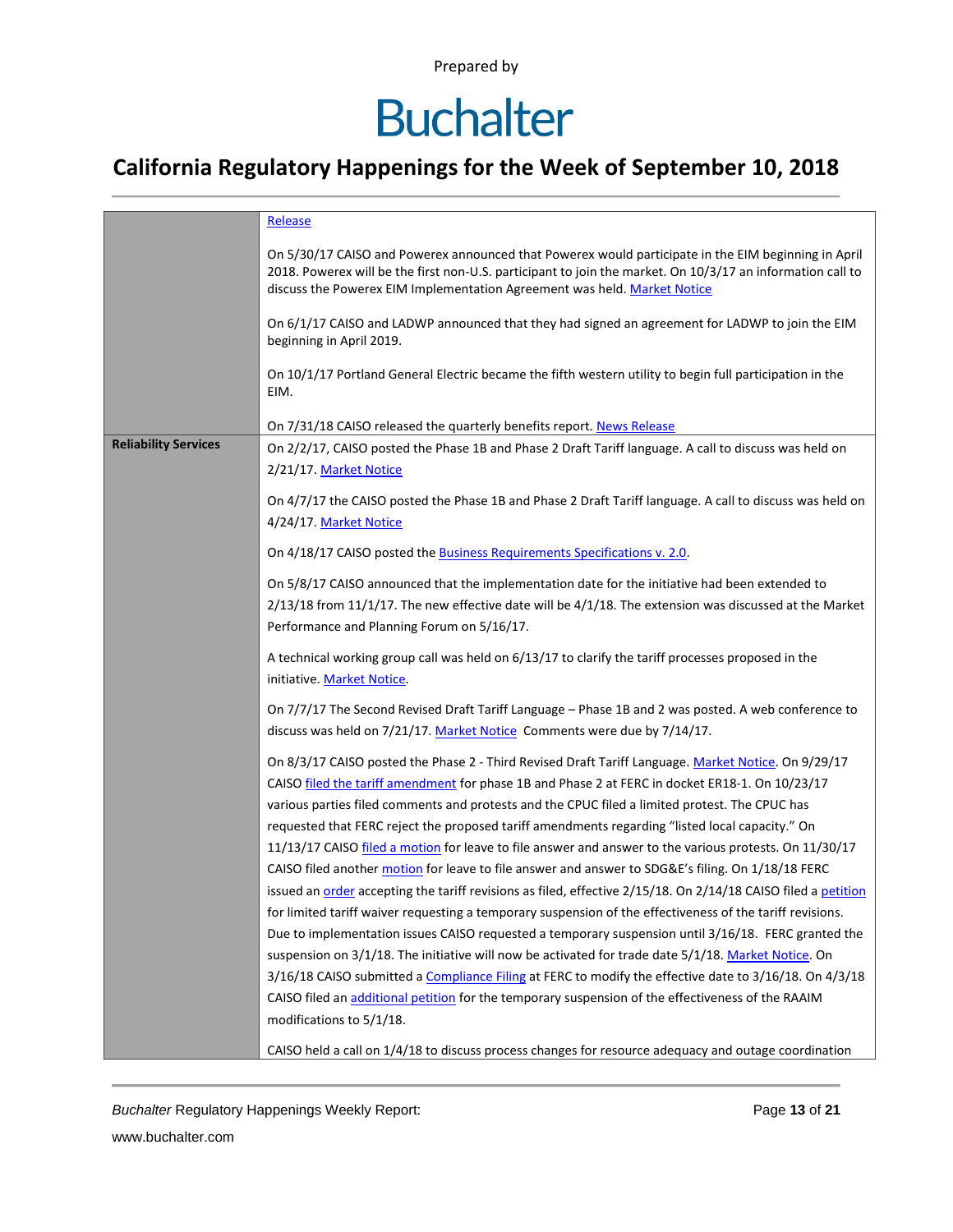## **Buchalter**

### **California Regulatory Happenings for the Week of September 10, 2018**

| as part of the Reliability Services Initiative. These changes will be implemented in April 2018. Training<br>was provided on 1/10/18. Presentation. Market Notice. |                                                                                                                                                                                                                                                                                                  |  |  |  |  |
|--------------------------------------------------------------------------------------------------------------------------------------------------------------------|--------------------------------------------------------------------------------------------------------------------------------------------------------------------------------------------------------------------------------------------------------------------------------------------------|--|--|--|--|
|                                                                                                                                                                    |                                                                                                                                                                                                                                                                                                  |  |  |  |  |
| implementation to May 2018 and activation to July 2018. Market Notice                                                                                              | On 3/5/18 and 3/8/18 the CAISO held the RSI 2017 and RAAIM calculation modification market<br>simulation web conferences to discuss market simulation performance. CAISO has postponed the RSI<br>implementation to March 2018 and activation to May 2017 and the RAAIM Calculation modification |  |  |  |  |
| <b>Energy Storage and</b><br><b>Distributed Energy</b><br><b>Resources Participation</b><br>during the call were due by 12/6/17. Market Notice                     | A customer partnership group call was held on 12/13/17 to discuss implementation of demand response<br>current changes associated with phase 2 of the proceeding. Questions and comments to be discussed                                                                                         |  |  |  |  |
| (Phases 2 and 3)<br>A workshop to discuss Phase 3 was held on 1/16/18. Market Notice Agenda Presentation                                                           |                                                                                                                                                                                                                                                                                                  |  |  |  |  |
| 2/21/18. Comments were due by 3/7/18. Market Notice                                                                                                                | On 2/15/18 CAISO posted the Phase 3 straw proposal. A workshop to discuss phase 3 was held on                                                                                                                                                                                                    |  |  |  |  |
| A workshop to discuss Phase 2 was held on 2/27/18. Market Notice Presentation                                                                                      |                                                                                                                                                                                                                                                                                                  |  |  |  |  |
| 3/29/18. Comments were due by 4/9/18. Market Notice. Agenda                                                                                                        | On 2/22/18 CAISO posted the Phase 3 straw proposal. A technical working group meeting was held on                                                                                                                                                                                                |  |  |  |  |
| Response changes associated with Phase 2. Market Notice                                                                                                            | A customer partnership group call was held on 3/27/18 to discuss implantation of current Demand                                                                                                                                                                                                  |  |  |  |  |
| <b>Market Notice</b>                                                                                                                                               | On 4/9/18 CAISO posted the revised draft tariff language for Phase 2. Comments were due by 4/16/18.                                                                                                                                                                                              |  |  |  |  |
| 4/18/18. Market Notice Presentation                                                                                                                                | A customer partnership group call was held on 4/25/18 to discuss implementation of current demand<br>response changes associated with phase 2. Questions and comments were due in advance of the call by                                                                                         |  |  |  |  |
| On 4/30/18 CAISO posted the Phase 3 revised straw proposal. A call to discuss was held on 5/10/18.<br>Comments are due by 5/21/18. Market Notice                   |                                                                                                                                                                                                                                                                                                  |  |  |  |  |
| associated with phase 2 of the proceeding. Market Notice                                                                                                           | A customer partnership group call was held on 6/1/18 to discuss implementation of current DR changes                                                                                                                                                                                             |  |  |  |  |
| proposal. Written comments were due by 6/15/18. Market Notice.                                                                                                     | A public stakeholder working group call was held on 6/5/18 to discuss the phase 3 revised straw                                                                                                                                                                                                  |  |  |  |  |
| Agenda and Presentation. Comments are due by 7/3/18.                                                                                                               | A meeting was held on 6/25/18 to discuss additional changes to the revised straw proposal for Phase 3.                                                                                                                                                                                           |  |  |  |  |
| changes related to this initiatives' implementation. Market Notice                                                                                                 | On 7/2/18 the Phase 2 implementation customer partnership group held a call to discuss current                                                                                                                                                                                                   |  |  |  |  |
| 7/27/18. Market Notice Presentation                                                                                                                                | A meeting was held on 7/16/18 to discuss the Draft Final Proposal for Phase 3. Comments are due by                                                                                                                                                                                               |  |  |  |  |
| with Phase 2. Questions and comments were due by 7/17/18. Market Notice Presentation                                                                               | A call was held on 7/24/18 to discuss implementation of current Demand Response changes associated                                                                                                                                                                                               |  |  |  |  |

*Buchalter* Regulatory Happenings Weekly Report: Page **14** of **21**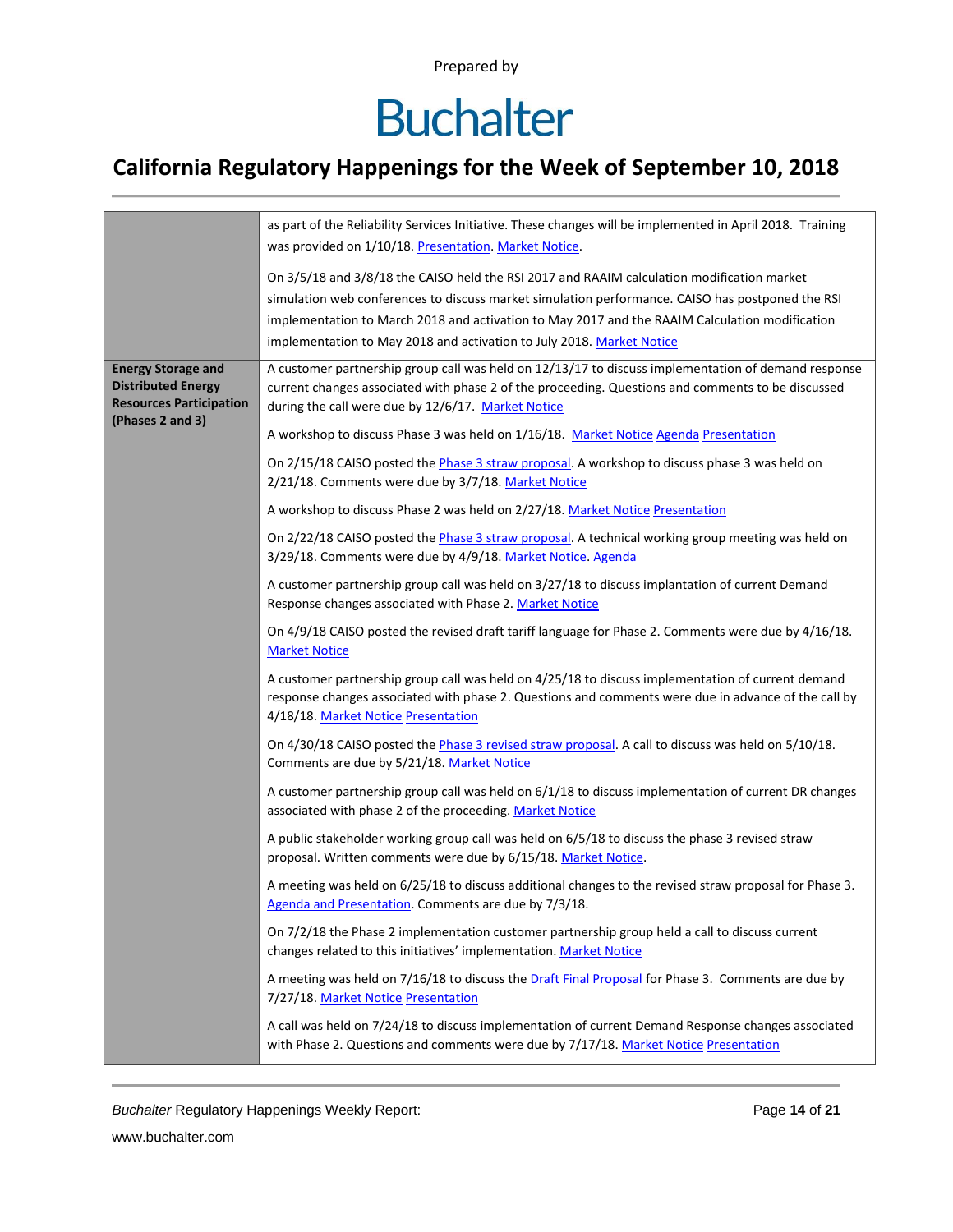## **Buchalter**

### **California Regulatory Happenings for the Week of September 10, 2018**

|                                                                                                    | On 7/26/18 the CAISO posted a revised draft final proposal for phase 3. Market Notice                                                                                                                                                                 |  |  |  |  |
|----------------------------------------------------------------------------------------------------|-------------------------------------------------------------------------------------------------------------------------------------------------------------------------------------------------------------------------------------------------------|--|--|--|--|
|                                                                                                    | A customer partnership group call was held on 8/14/18 to discuss implementation of current Demand<br>Response changes associated with Phase 2. Comments were due by 8/7/18. Market Notice                                                             |  |  |  |  |
|                                                                                                    | On 8/17/18 CAISO filed the proposed tariff amendment for Phase 2 at FERC in docket ER18-2242 and<br>requested an effective date of 11/1/18.                                                                                                           |  |  |  |  |
| <b>Transmission Access</b><br><b>Charge Options for</b><br><b>Integrating New</b><br>Participating | CAISO held a stakeholder meeting in Folsom on 12/13/16 to review the draft final proposal for the TAC<br>Options Initiative. On 12/6/16, CAISO posted the draft final proposal. Market Notice Presentation. The<br>comment deadline ended on 1/11/17. |  |  |  |  |
| <b>Transmission Owners</b>                                                                         | On 12/20/16, CAISO posted an addendum to the draft regional framework proposal. The addendum is<br>intended to provide clarifications in light of questions raised at the 12/13/16 workshop. Comments were<br>due by 1/11/17. Market Notice           |  |  |  |  |
|                                                                                                    | On 3/2/17 CAISO posted a summary of stakeholder comments and the CAISO's responses. Summary                                                                                                                                                           |  |  |  |  |
| <b>Regional Resource</b><br><b>Adequacy</b>                                                        | On 12/1/16, CAISO posted a Regional Framework Proposal. A meeting was held on 12/8/16 to review the<br>draft final proposal. Market Notice. The comment deadline was 1/11/17.                                                                         |  |  |  |  |
|                                                                                                    | On 3/1/17 CAISO posted the draft regional framework proposal stakeholder comments and CAISO<br>responses.                                                                                                                                             |  |  |  |  |
| <b>Regional Integration</b><br><b>California GHG</b><br>compliance                                 | The CAISO held a stakeholder meeting on 5/31/17 to discuss the draft final proposal for the initiative. On<br>5/25/17 CAISO posted the Draft Final Proposal.                                                                                          |  |  |  |  |
|                                                                                                    | On 6/22/17 CAISO held a call to discuss a revised draft final proposal. Market Notice Presentation. On<br>6/26/17 CAISO posted the Revised Draft Final Proposal. Comments were due by 7/6/17.                                                         |  |  |  |  |
|                                                                                                    | A stakeholder call was held on 12/4/17 to continue discussions on the initiative and the attribution<br>accuracy report. Comments on materials presented were due by 12/18/17. Market Notice. Presentation.<br><b>CAISO</b> presentation              |  |  |  |  |
|                                                                                                    | On 2/20/18 CAISO posted the updated Second Revised Draft Final Proposal. A call to discuss was held on<br>2/22/18. Market Notice Recording                                                                                                            |  |  |  |  |
|                                                                                                    | On 4/25/18 CAISO posted the <i>Third Revised Draft Final Proposal</i> . A web conference to discuss was held<br>on 5/2/18. Market Notice Presentation. Comments were due by 5/23/18.                                                                  |  |  |  |  |
|                                                                                                    | On 7/12/18 CAISO posted the draft tariff language. CAISO hosted a call on 8/9/18 to discuss the draft<br>tariff language, comments were due by 8/2/18. Market Notice                                                                                  |  |  |  |  |
|                                                                                                    | A training webinar on GHG Enhancements for EIM was held on 8/16/18.                                                                                                                                                                                   |  |  |  |  |
|                                                                                                    | On 8/29/18 CAISO filed the tariff amendment at FERC in docket ER18-2341.                                                                                                                                                                              |  |  |  |  |
| <b>Miscellaneous Tariff</b><br><b>Revisions</b>                                                    | On 4/23/18 CAISO released the 2018 Draft Tariff Clarification Language. Matrix. Comments were due by<br>$5/1/18$ and a call was held on $5/8/18$ .<br><b>Market Notice</b>                                                                            |  |  |  |  |
|                                                                                                    | On 6/14/18 the CAISO submitted its tariff clarification amendment in ER18-1787. The CAISO has<br>requested an order by 10/1/18.                                                                                                                       |  |  |  |  |

**Buchalter Regulatory Happenings Weekly Report:** Page 15 of 21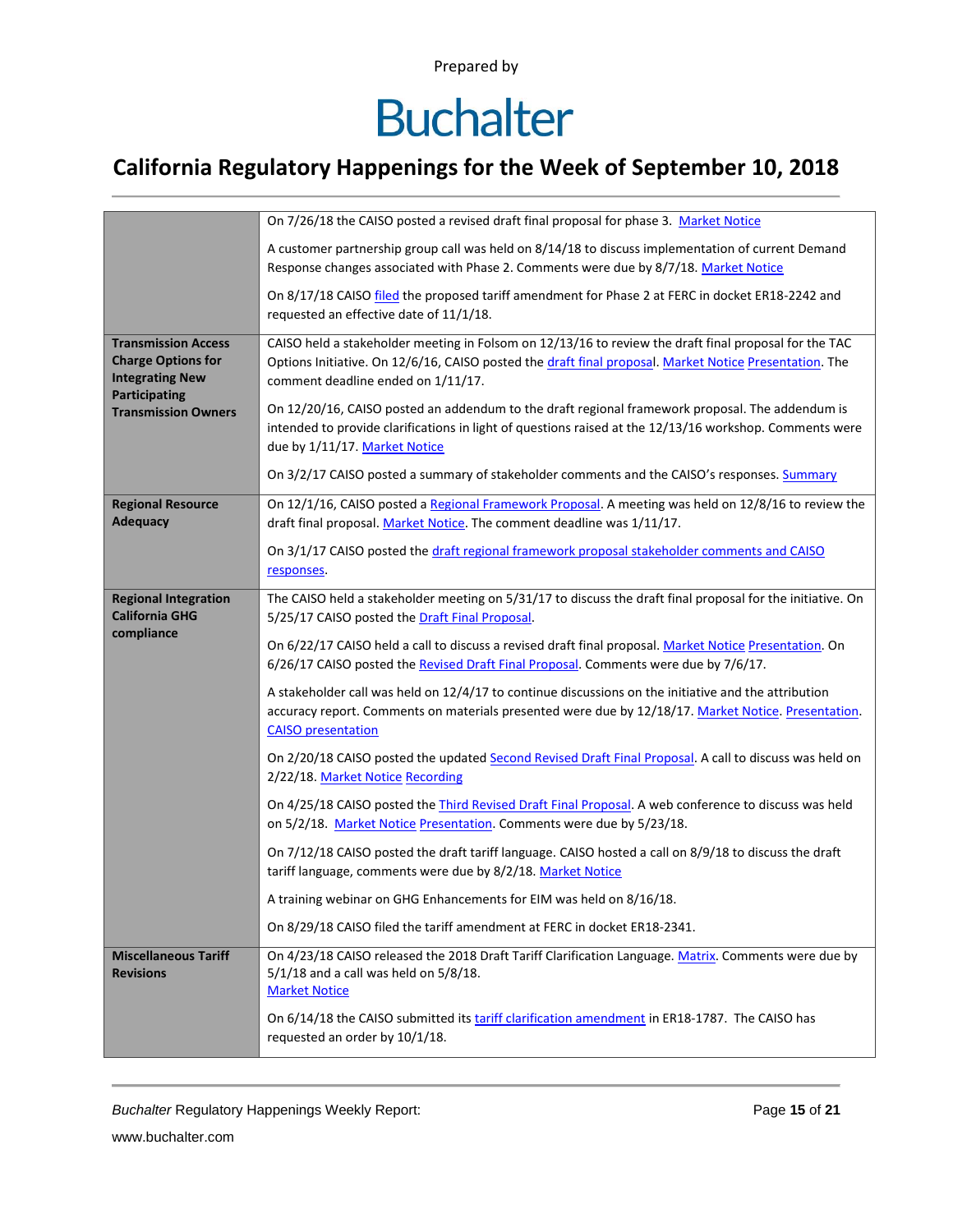### **Buchalter**

### **California Regulatory Happenings for the Week of September 10, 2018**

| <b>Transmission Access</b>     | On 4/12/17 CAISO posted a background white paper entitled "How Transmission Cost Recovery Through                                                                                                       |  |  |  |  |  |
|--------------------------------|---------------------------------------------------------------------------------------------------------------------------------------------------------------------------------------------------------|--|--|--|--|--|
| <b>Charge Structure</b>        | <b>Transmission Access Charge Works Today.</b> "                                                                                                                                                        |  |  |  |  |  |
| <b>Enhancements</b>            |                                                                                                                                                                                                         |  |  |  |  |  |
|                                | On 6/30/17 CAISO posted the issue paper. A stakeholder meeting was held on 7/12/17. Market Notice                                                                                                       |  |  |  |  |  |
|                                | Presentation. A working group meeting was held on 8/29/17 to discuss the 6/30/17 issue paper. An                                                                                                        |  |  |  |  |  |
|                                | additional meeting to discuss is scheduled for 9/25/17. Comments following the meeting were due by<br>10/13/17. Market Notice On 9/15/17 CAISO posted Supporting Materials. On 9/20/17 CAISO posted the |  |  |  |  |  |
|                                | questions submitted by stakeholders on Clean Coalition's proposed solution presenting during the                                                                                                        |  |  |  |  |  |
|                                | 8/29/17 working group meeting. These questions were discussed at the 9/25/17 meeting. Market                                                                                                            |  |  |  |  |  |
|                                | Notice.                                                                                                                                                                                                 |  |  |  |  |  |
|                                |                                                                                                                                                                                                         |  |  |  |  |  |
|                                | On 10/18/17 CAISO announced that the straw proposal had been postponed.                                                                                                                                 |  |  |  |  |  |
|                                | On 1/11/18 CAISO posted the Straw Proposal. A meeting to discuss was held on 1/18/18. Comments                                                                                                          |  |  |  |  |  |
|                                | were due by 2/15/18. Market Notice                                                                                                                                                                      |  |  |  |  |  |
|                                | A meeting was held on 4/11/18 to discuss the revised straw proposal. Comments on the proposal were                                                                                                      |  |  |  |  |  |
|                                | due by 4/25/18. Market Notice Presentation.                                                                                                                                                             |  |  |  |  |  |
|                                | On 6/22/18 CAISO issued a second revised straw proposal. A meeting to discuss was held on 6/28/18.                                                                                                      |  |  |  |  |  |
|                                | <b>Market Notice Presentation</b>                                                                                                                                                                       |  |  |  |  |  |
|                                |                                                                                                                                                                                                         |  |  |  |  |  |
|                                | A meeting is scheduled for 9/24/18 to discuss the draft final proposal. Written comments are due by                                                                                                     |  |  |  |  |  |
| <b>Imbalance</b>               | 10/9/18. Market Notice<br>On 11/29/17 CAISO announced a new initiative Imbalance Conformance Enhancements. An issue paper                                                                               |  |  |  |  |  |
| Conformance                    | and straw proposal was posted and a call to discuss was held on 12/8/17. Market Notice. Presentation                                                                                                    |  |  |  |  |  |
| <b>Enhancements</b>            | <b>Issue Paper and Straw Proposal</b>                                                                                                                                                                   |  |  |  |  |  |
|                                |                                                                                                                                                                                                         |  |  |  |  |  |
|                                | The scope of the initiative it so clarify the CAISO's authority to conform for imbalance in both real time                                                                                              |  |  |  |  |  |
|                                | and the day ahead. The initiative will also propose enhancements for the conformance limiter to ensure                                                                                                  |  |  |  |  |  |
|                                | price spikes do not result. Comments were due by 12/20/17.                                                                                                                                              |  |  |  |  |  |
|                                | On 1/30/18 CAISO posted the Draft Final Proposal. A call to discuss was held on 2/6/18. Market Notice                                                                                                   |  |  |  |  |  |
|                                | <b>Agenda and Presentation</b>                                                                                                                                                                          |  |  |  |  |  |
|                                |                                                                                                                                                                                                         |  |  |  |  |  |
|                                | On 3/14/18 CAISO posted the Updated Draft Final Proposal. Market Notice. Comments were due by<br>$3/21/18$ .                                                                                            |  |  |  |  |  |
|                                |                                                                                                                                                                                                         |  |  |  |  |  |
|                                | On 7/10/18 CAISO posted the Business Requirement Specifications for implementation of the initiative.                                                                                                   |  |  |  |  |  |
|                                | On 8/10/18 CAISO posted the Draft Tariff Language. Comments were due by 8/24/18. A call to discuss                                                                                                      |  |  |  |  |  |
|                                | was held on 8/31/18. Market Notice                                                                                                                                                                      |  |  |  |  |  |
|                                |                                                                                                                                                                                                         |  |  |  |  |  |
|                                |                                                                                                                                                                                                         |  |  |  |  |  |
| <b>Reliability Coordinator</b> | On 1/2/18 CAISO announced that it would become its own Reliability Coordinator and offer these<br>services to other balancing authorities and transmission operators in the western US. These services  |  |  |  |  |  |
|                                | include outage coordination, day-ahead planning and real-time monitoring for reliability. In order to                                                                                                   |  |  |  |  |  |
|                                | accomplish this task, CAISO gave notice of withdrawal to its current reliability coordinator Peak                                                                                                       |  |  |  |  |  |
|                                | Reliability. CAISO also provided withdrawal to the agencies funding the agreement with Peak Reliability,                                                                                                |  |  |  |  |  |
|                                | including, but not limited to, BANC, WAPA, LADWP, APS, BPA, IID, MID, PacifiCorp, SMUD, Salt River                                                                                                      |  |  |  |  |  |

*Buchalter* Regulatory Happenings Weekly Report: Page **16** of **21**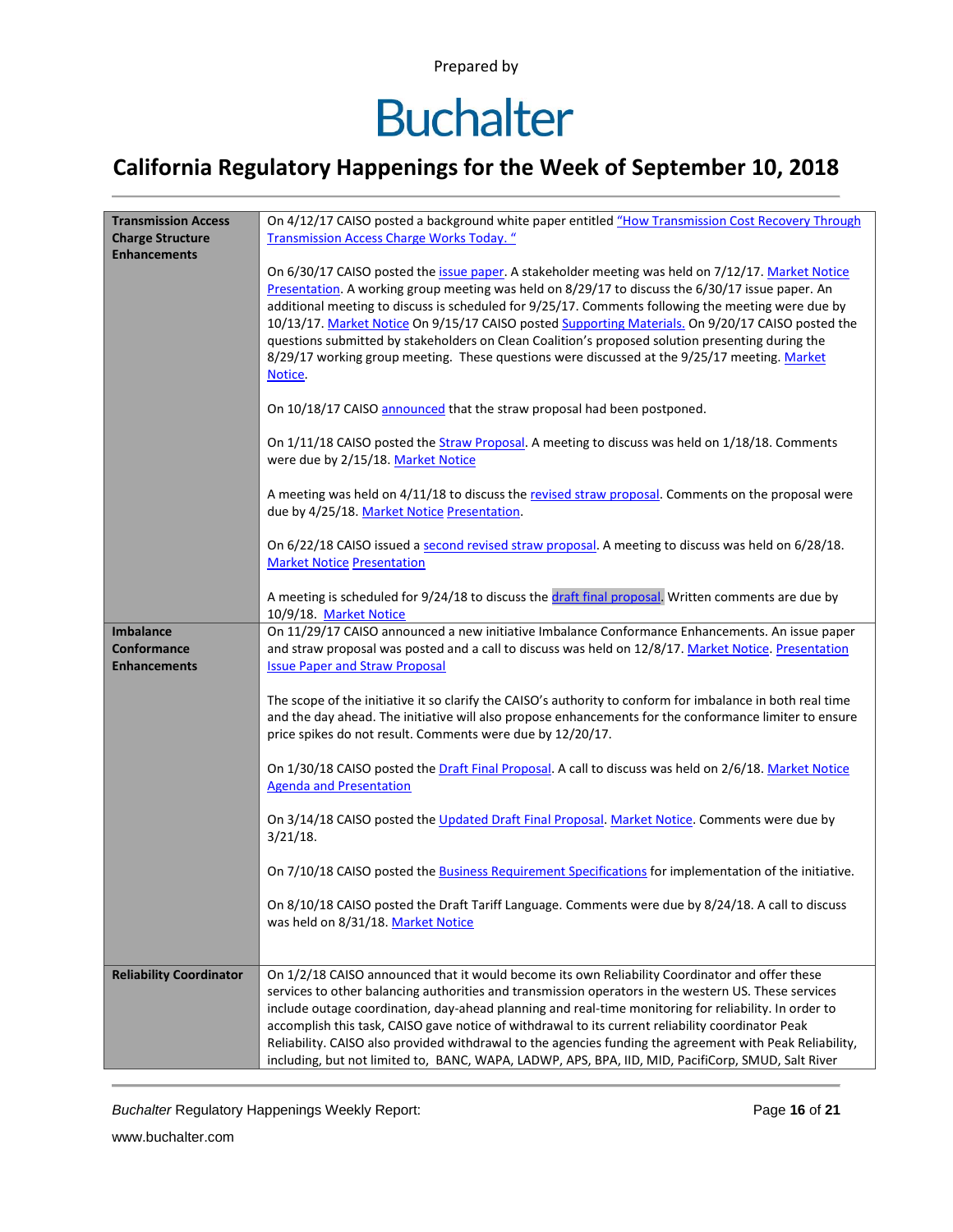## **Buchalter**

### **California Regulatory Happenings for the Week of September 10, 2018**

|                                                        | Project, and TID. An informational call was held on 1/4/18 and public meetings in Folsom, Portland and<br>Phoenix on 1/17/18, 1/18/18 and 1/19/18 respectively. Market Notice                                                                                                                                                                                                                                                                                                                                                                                                                                                                                                                                                                          |
|--------------------------------------------------------|--------------------------------------------------------------------------------------------------------------------------------------------------------------------------------------------------------------------------------------------------------------------------------------------------------------------------------------------------------------------------------------------------------------------------------------------------------------------------------------------------------------------------------------------------------------------------------------------------------------------------------------------------------------------------------------------------------------------------------------------------------|
|                                                        | On 3/13/18 CAISO launched its Reliability Coordinator Services Rates, Terms and Conditions initiative. A<br>stakeholder meeting was held 4/12/18 to discuss the straw proposal. Revised Market Notice<br>Presentation. The comment deadline was extended to 5/4/18. Market Notice                                                                                                                                                                                                                                                                                                                                                                                                                                                                      |
|                                                        | On 6/20/18 CAISO issued a draft final proposal. A meeting to discuss was held on 6/27/18. Market Notice<br>Presentation                                                                                                                                                                                                                                                                                                                                                                                                                                                                                                                                                                                                                                |
|                                                        | On 7/18/18 CAISO posted the draft tariff language and the draft reliability coordinator services<br>agreement. A web conference to discuss was held on 7/27/18. Market Notice. Comments were due by<br>8/10/18. An additional call was held on 8/20/18. Market Notice                                                                                                                                                                                                                                                                                                                                                                                                                                                                                  |
|                                                        | On 8/31/18 CAISO filed the tariff amendment at FERC (ER18-2366).                                                                                                                                                                                                                                                                                                                                                                                                                                                                                                                                                                                                                                                                                       |
| Interconnection<br><b>Process Enhancements</b><br>2018 | On 1/4/18 CAISO launched a new initiative, Interconnection Process Enhancements 2018. On 1/17/18<br>the CAISO posted the issue paper. A stakeholder meeting was held on 1/24/18. Comments were due by<br>2/7/18. The initiative will evaluate potential changes to enhance the CAISO generator interconnection<br>procedures and agreements. Market Notice Topics fall into six broad categories, 1. Deliverability; 2.<br>Energy Storage; 3. Generator Interconnection Agreements; 4. Interconnection Financial Security and Cost<br>Responsibility; 5. Interconnection Requests; and 6. Modifications. Presentation                                                                                                                                  |
|                                                        | On 5/9/18 CAISO posted the Straw Proposal. A meeting to discuss was held on 5/21/18. Market Notice                                                                                                                                                                                                                                                                                                                                                                                                                                                                                                                                                                                                                                                     |
|                                                        | A call was held on 7/17/18 to discuss the revised straw proposal. Comments were due by 7/31/18.<br><b>Market Notice</b>                                                                                                                                                                                                                                                                                                                                                                                                                                                                                                                                                                                                                                |
|                                                        | On 9/4/18 CAISO posted the Draft Final Proposal. CAISO held meetings on 9/17/18 and 9/18/18 to<br>discuss the draft final proposal. Written comments are due by 9/24/18. Market Notice                                                                                                                                                                                                                                                                                                                                                                                                                                                                                                                                                                 |
| <b>Day-Ahead Market</b><br><b>Enhancements</b>         | On 2/8/18 CAISO launched a new initiative, Day-Ahead Market Enhancements. This initiative will address<br>ramping and uncertainty previously left to be resolved by the real-time market. A stakeholder meeting<br>was held on 3/7/18 to discuss the issue paper and straw proposal. Enhancements to be considered<br>include combining the Integrated Forward Market with the Residual Unit Commitment process, changing<br>the day-ahead scheduling granularity from hourly to 15-minute and adding an imbalance reserve<br>product. At the kickoff meeting, CAISO discussed additional design elements. Market Notice. On 2/28/18<br>CAISO posted the issue paper/straw proposal. Comments on the issue paper were due by 3/21/18.<br>Presentation. |
|                                                        | On 4/13/18 CAISO posted the revised straw proposal. A meeting to discuss was held on 4/18/18. Market<br><b>Notice Presentation</b>                                                                                                                                                                                                                                                                                                                                                                                                                                                                                                                                                                                                                     |
|                                                        | A meeting was held on 6/19/18 to discuss updates to the revised straw proposal. Presentation                                                                                                                                                                                                                                                                                                                                                                                                                                                                                                                                                                                                                                                           |
|                                                        | A meeting to discuss flexible ramping product requirements was held on 7/2/18. Presentation Design<br><b>Elements Matrix</b>                                                                                                                                                                                                                                                                                                                                                                                                                                                                                                                                                                                                                           |
|                                                        | On 8/2/18 CAISO released a market notice update notifying stakeholders that the CAISO is separating the<br>topics currently being examined in the initiative into two initiatives. The first initiative will address<br>necessary policy changes to move from hourly to 15-minute scheduling granularity. The second initiative                                                                                                                                                                                                                                                                                                                                                                                                                        |

**Buchalter Regulatory Happenings Weekly Report:** Page 17 of 21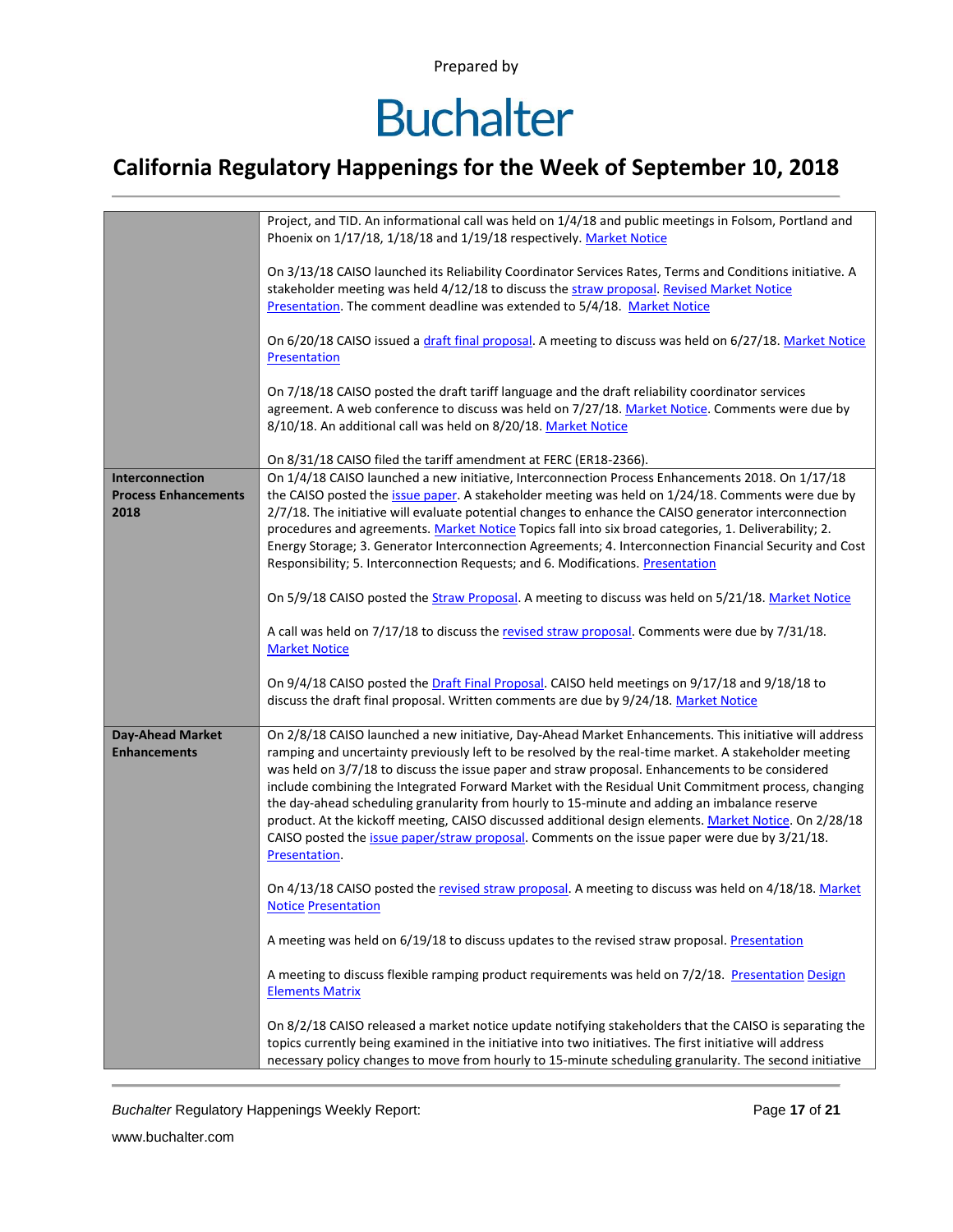## **Buchalter**

### **California Regulatory Happenings for the Week of September 10, 2018**

| will discuss combing the IFM and RUC process into a single optimization, the day-ahead flexible ramping<br>product and reserve deliverability. Market Notice                                  |
|-----------------------------------------------------------------------------------------------------------------------------------------------------------------------------------------------|
| On 8/27/18 CAISO posted the second revised straw proposal – day-ahead market enhancements Phase 1<br>-15 minute granularity. A call to discuss was held on 9/4/18. Market Notice Presentation |

#### **Federal Energy Regulatory Commission**

| <b>Issue</b>                                                                        | <b>Latest Developments</b>                                                                                                                                                                                                                                                                                                                                                                                                                                                                                                                                                                                                                                                 |  |  |  |  |
|-------------------------------------------------------------------------------------|----------------------------------------------------------------------------------------------------------------------------------------------------------------------------------------------------------------------------------------------------------------------------------------------------------------------------------------------------------------------------------------------------------------------------------------------------------------------------------------------------------------------------------------------------------------------------------------------------------------------------------------------------------------------------|--|--|--|--|
| <b>Large Generator</b><br>Interconnection<br><b>Reforms NOPR RM17-</b><br>$8 - 000$ | On 12/15/16 FERC proposed reforms to its large generator interconnection processes aimed at<br>improving the efficiency of processing interconnection requests, removing barriers to needed resource<br>development, and assuring continued reliability of the grid. The NOPR revises regulations, the pro forma<br>Large Generator Interconnection Procedures and the pro forma LGIA. While the NOPR applies to large<br>generating facilities (>20MW), the NOPR does seek comment on whether any of the proposed changes<br>should be applied to small generating facilities. News Release NOPR. Comments were due 60 days after<br>publication in the Federal Register. |  |  |  |  |
|                                                                                     | On 2/23/17, the Commission extended the comment deadline to 4/13/17. On 4/28/17 MID filed an<br>answer.                                                                                                                                                                                                                                                                                                                                                                                                                                                                                                                                                                    |  |  |  |  |
|                                                                                     | On 7/3/17 Sunflower Electric Power Corporation Mid-Kansas Electric Company requested leave to<br>submit out of time comments. On 7/20/17 Renewable Energy Systems Americas, Inc. submitted a motion<br>to intervene out of time.                                                                                                                                                                                                                                                                                                                                                                                                                                           |  |  |  |  |
|                                                                                     | FERC convened a technical conference on April $3^{rd}$ and $4^{th}$ to discuss issues related to the coordination of<br>Affected Systems raised in the complaint filed by EDF Renewable Energy against MISO, Southwest Power<br>pool and PJM and this Notice of Proposed Rulemaking.                                                                                                                                                                                                                                                                                                                                                                                       |  |  |  |  |
|                                                                                     | On 4/19/18 the Commission issued a final rule, Order 845. The final rule amends the pro forma Large<br>Generator Interconnection Procedures and the pro forma Large Generator Interconnection Agreement.<br>The rule will become effective 75 days after publication in the Federal Register.                                                                                                                                                                                                                                                                                                                                                                              |  |  |  |  |
|                                                                                     | On 5/17/18 various parties submitted motions (and subsequently comments in support) requesting an<br>extension of the time period to comply with Order 845. On 6/1/18 FERC granted the extension to<br>11/5/18.                                                                                                                                                                                                                                                                                                                                                                                                                                                            |  |  |  |  |
| <b>Grid Reliability and</b><br><b>Resilience Pricing</b><br>$(AD18-7)$              | On 1/8/18 FERC initiated this proceeding after terminating RM18-1, a rulemaking tasked with evaluating<br>the DOE pricing proposal. This proceeding will holistically examine the resiliency of the market and asks<br>RTOs and ISOs to provide information on whether the Commission needs to act regarding resiliency.<br>RTOs filed comments on 3/9/18, including CAISO.                                                                                                                                                                                                                                                                                                |  |  |  |  |
|                                                                                     | On 3/14/18 various energy industry associations filed a joint motion for a 30-day extension of time to file<br>reply comments. On 3/20/18 FERC extended the deadline to submit reply comments to 5/9/18.                                                                                                                                                                                                                                                                                                                                                                                                                                                                   |  |  |  |  |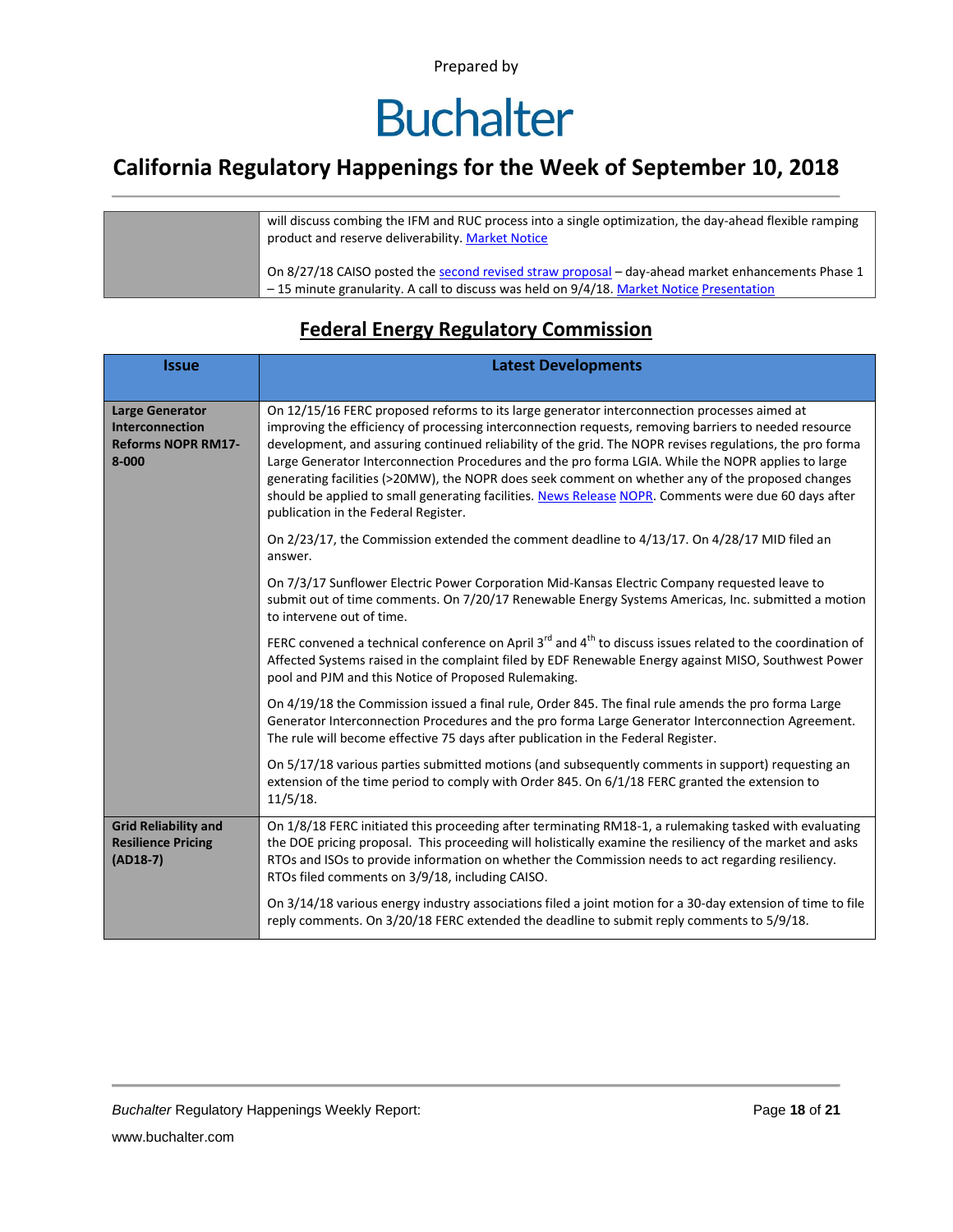## **Buchalter**

### **California Regulatory Happenings for the Week of September 10, 2018**

#### **Upcoming Meetings**

| September 2018                                                                                                              |                                                                                                                                                                                                                                                                                 |           |                                                                                  |                                                                                                                                                                          |
|-----------------------------------------------------------------------------------------------------------------------------|---------------------------------------------------------------------------------------------------------------------------------------------------------------------------------------------------------------------------------------------------------------------------------|-----------|----------------------------------------------------------------------------------|--------------------------------------------------------------------------------------------------------------------------------------------------------------------------|
| <b>Monday</b>                                                                                                               | <b>Tuesday</b>                                                                                                                                                                                                                                                                  | Wednesday | <b>Thursday</b>                                                                  | Friday                                                                                                                                                                   |
| 17<br>CPUC Workshop-<br>energy efficiency<br>9am<br><b>CAISO Meeting</b><br>Interconnection<br>Process<br>Enhancements 10am | 18<br>CAISO 2019 Draft<br>Policy Initiatives<br>Roadmap WebConf<br>10am<br>CAISO<br>Interconnection<br>Process<br>Enhancements<br>Tariff Call 1pm<br><b>CEC Committee</b><br>Hearing-Complaint<br><b>Against Stockton</b><br>Port District for<br>Noncompliance<br>with RPS 1pm | 19        | 20<br>CAISO 2018-2019<br>Transmission<br><b>Planning Process</b><br>Meeting 10am | 21<br>CAISO 2018-2019<br>Transmission<br><b>Planning Process</b><br>Meeting 10am<br><b>CEC Business</b><br>Meeting 10am<br>-Hearing on<br>Proposed Update to<br>CalGreen |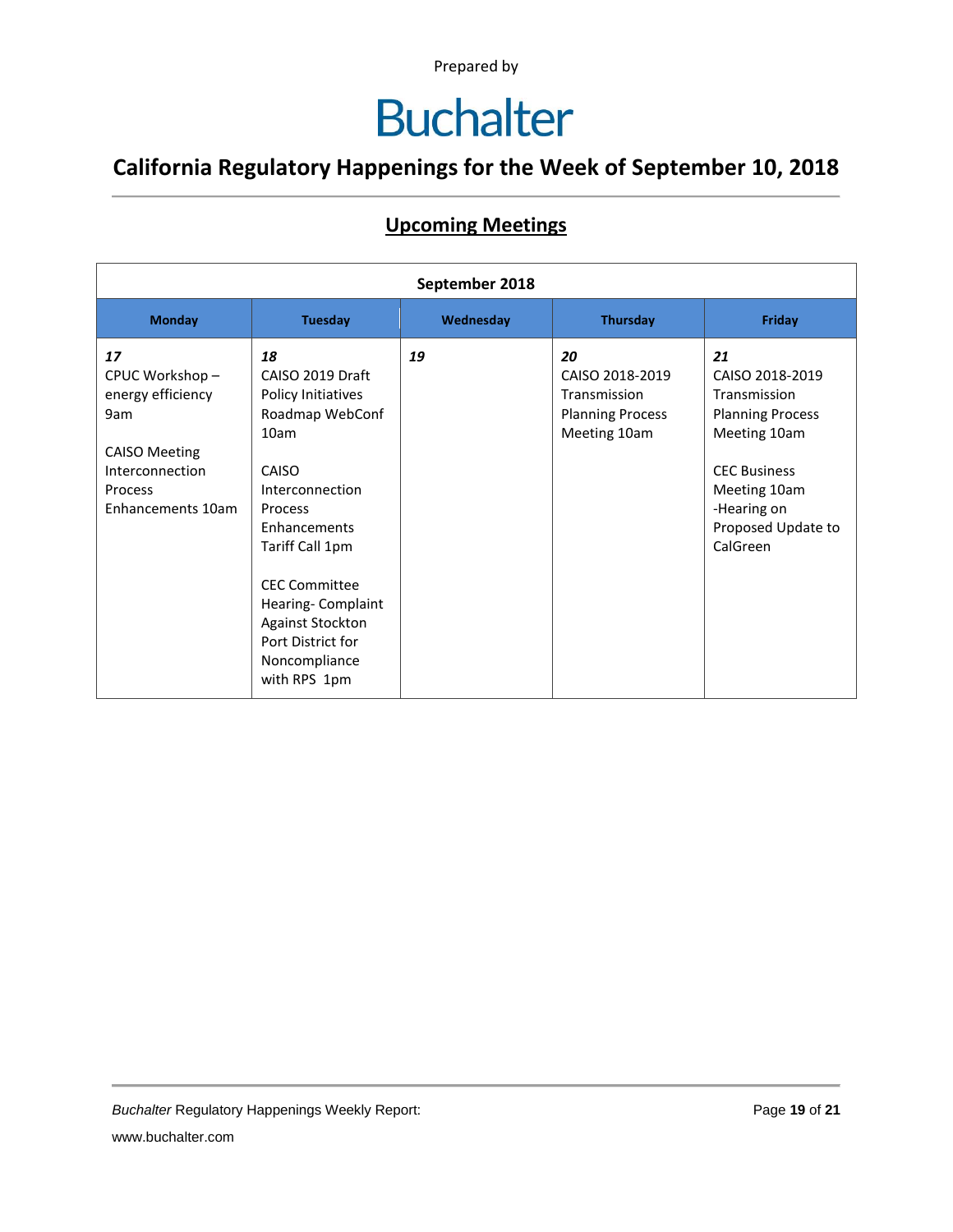### **Buchalter**

### **California Regulatory Happenings for the Week of September 10, 2018**

| 24                        | 25                       | 26 | 27                        | 28                        |
|---------------------------|--------------------------|----|---------------------------|---------------------------|
| <b>CAISO Transmission</b> | CPUC Workshop to         |    | <b>CARB Board Meeting</b> | <b>CARB Board Meeting</b> |
| <b>Access Charge</b>      | discuss Energy           |    | 9am                       | 8:30am                    |
| Enhancements              | <b>Efficiency Market</b> |    |                           |                           |
| Meeting 10am              | Transformation           |    | CPUC meeting 9:30         | CEC/CPUC                  |
|                           | Proposal 10am            |    | (in Sacramento)           | Disadvantaged             |
| <b>CPUC Pre-Hearing</b>   |                          |    |                           | Communities               |
| Conference in RPS         |                          |    | <b>CEC Staff Workshop</b> | <b>Advisory Group</b>     |
| proceeding 2pm            |                          |    | on CaleVIP Roadmap        | Meeting 10am              |
|                           |                          |    | 9:30am                    |                           |
|                           |                          |    |                           |                           |
|                           |                          |    | CAISO RMR and             |                           |
|                           |                          |    | Capacity                  |                           |
|                           |                          |    | Procurement               |                           |
|                           |                          |    | Mechanism                 |                           |
|                           |                          |    | Enhancements              |                           |
|                           |                          |    | meeting 10am              |                           |
|                           |                          |    |                           |                           |
|                           |                          |    | <b>CPUC Prehearing</b>    |                           |
|                           |                          |    | conference on OIR         |                           |
|                           |                          |    | regarding continued       |                           |
|                           |                          |    | implementation of         |                           |
|                           |                          |    | PURPA 1:30pm              |                           |